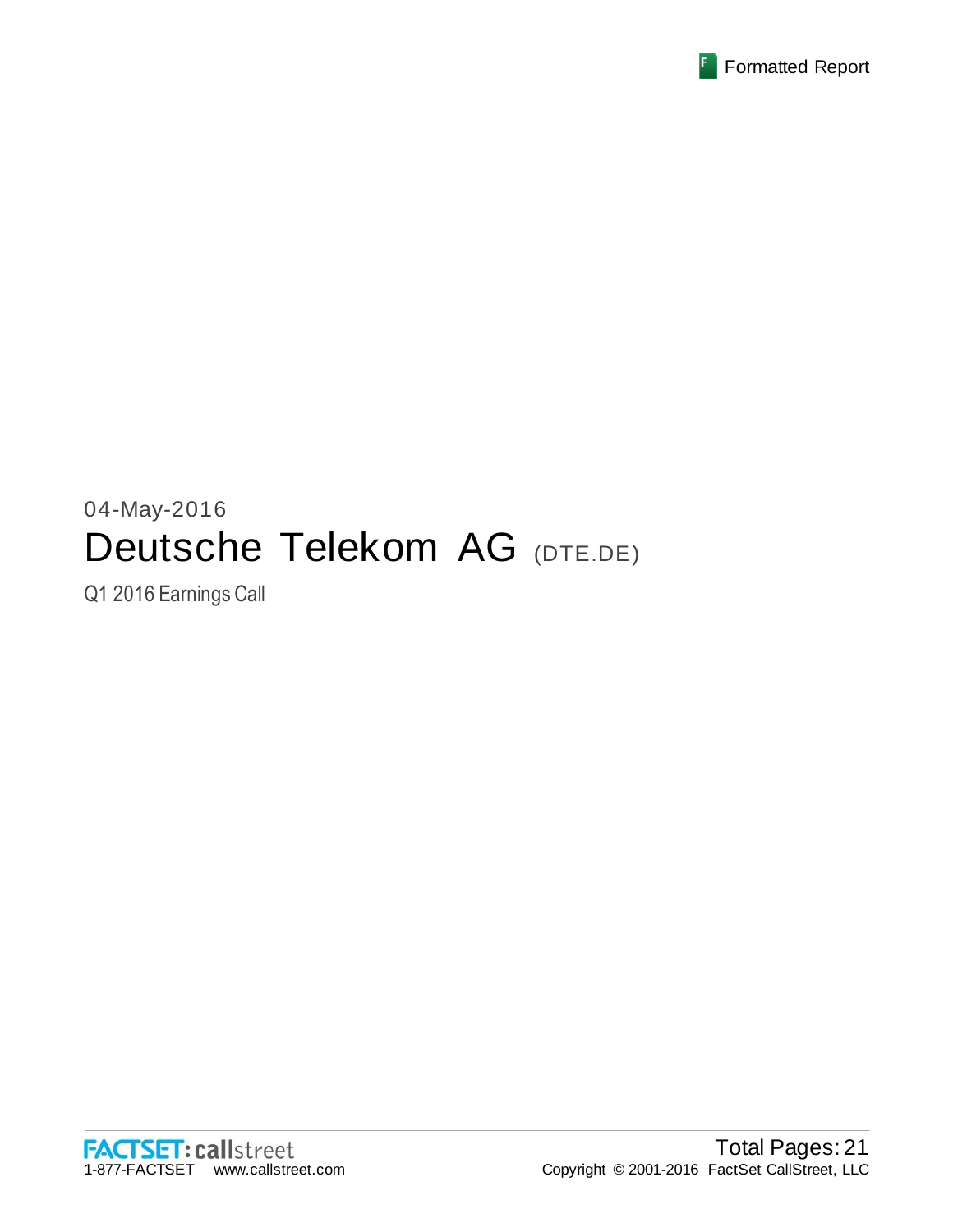# **CORPORATE PARTICIPANTS**

Timotheus Höttges *Chairman-Management Board & CEO*

Thomas Dannenfeldt *Chief Financial Officer*

Hannes C. Wittig *Head-Investor Relations*

................................................................................................................................................................................................................................

# **OTHER PARTICIPANTS**

Mathieu Robilliard *Barclays Capital Securities Ltd.*

Andrew J. Lee *Goldman Sachs International*

Robert J. Grindle *Deutsche Bank AG (Broker UK)*

Simon H. Weeden *Citigroup Global Markets Ltd.*

Jonathan Dann *RBC Europe Ltd. (Broker)* Justin B. Funnell *Credit Suisse Securities (Europe) Ltd.*

Emmet B. Kelly *Morgan Stanley & Co. International Plc*

Dominik Klarmann *HSBC Trinkaus & Burkhardt AG (Broker)*

Mandeep Singh *Redburn (Europe) Ltd.*

Ulrich Rathe *Jefferies International Ltd.*

# **MANAGEMENT DISCUSSION SECTION**

Timotheus Höttges *Chairman-Management Board & CEO*

#### BUSINESS HIGHLIGHTS...

Opening Remarks

- Let's start with the highlights for Q1
- The strong momentum continued, the strong momentum with investments, with customers, and with earnings

................................................................................................................................................................................................................................

 We remain well on track for our group targets, we presented to you at our Capital Markets Day last y ear, and we also strongly reiterate our guidance for 2016

Strategic Building Blocks

- The first slide is a quick reminder of our main strategic building blocks you might all know
- This includes our focus on integrated IP networks, our commitment to create the best customer experience, our ambitions to lead in business, and to work with partners where it makes sense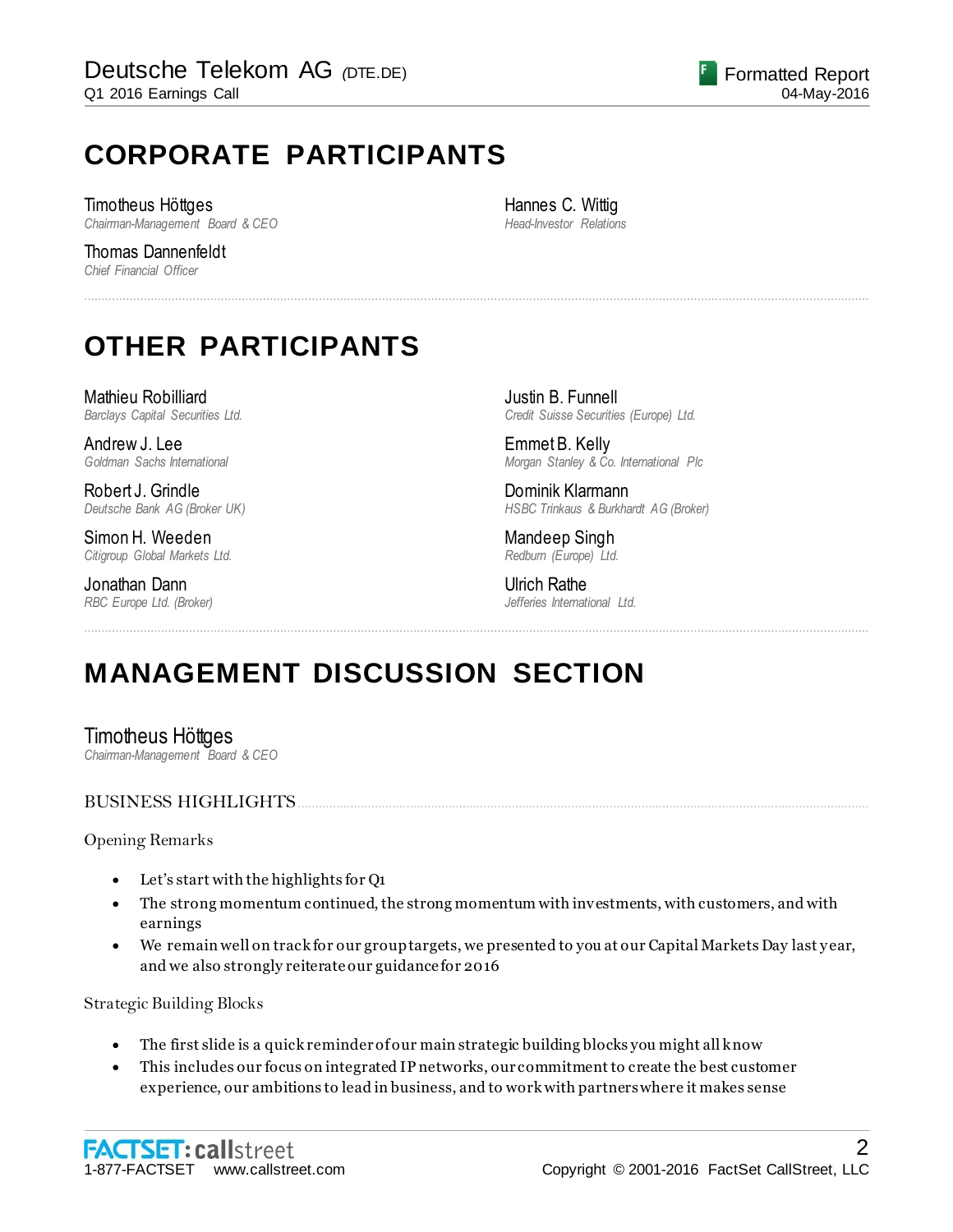$\circ$  And may be later in the discussion, I could show you that in each of these categories, we have tangible products and measures, how we improved in these regards

#### Fiber Products

- Going to slide number four, I'd like to summarize Q1 highlights
- The biggest number might be the 5mm German homes which are now connected with fibe r
- The demand for our fiber products remained strong and even accelerated
- We added a new record of 660,000 fiber customers in the last three months alone
- In the U.S., we gained 2.2mm subscribers this quarter and our service revenue momentum accelerated to 14%, outstanding quarter
- We continued to invest heavily in our networks and into innovation in fiber, in LTE, and in our industry leading pan-IP network transformation

#### EBITDA AND FCF

- $\bullet$  Our financial momentum remained positive, headline revenues grew by 5%; EBITDA grew by 13%; and our FCF was on track
- Without the contribution from U.S. handset leasing and data stash on EBITDA, the number was up by 6.5% y ear-on-year
- But if you also take into account last year's  $\epsilon_{175}$ mm settlement with Liberty, the EBITDA grew by 10.6%
- Adjusted for the disposal of EE, FCF grew by 11%
- So our double-digit momentum continues

Customer Growth and Convergence Products

- The next page shows you some examples of the strong momentum we have seen with our customers
- I mentioned already our success with fiber in Germany where we added 2mm homes in the last 12 months and our relentless customer growth in the U.S. where we gained 9mm subscribers in the last 12 months
- We continued to see good momentum with our convergence products as well
- We now hav e 3.3mm converged subscriptions here in Europe, of which 2.2mm only in Germany and the track is well on its way
- In the cloud, we continued to grow at 30% y ear -on-year
- May be some of y ou took part in our Cloud Webinar last month
- The replay is still available on our Investor Relations website

#### Innovations

- Page seven summarizes a few of my highlights this quarter
- Let me start with the innovations, never lose the high end
- Last time I told y ou about the many innovations we presented at this y ear's Mobile World Congress
- Y ou may remember our demonstration of 1 millisecond latency in the wireless network or our world record of 11-gigabit-per-second over a standard copper line
- Our next big milestone was the y ear's CeBIT fair where we launched a number of innovative products, including our Open Telekom Cloud and a portfolio of security solutions
- On the consumer side, we were happy to see Y ouTube joining the list of providers on our innovative Binge On service platform in the U.S.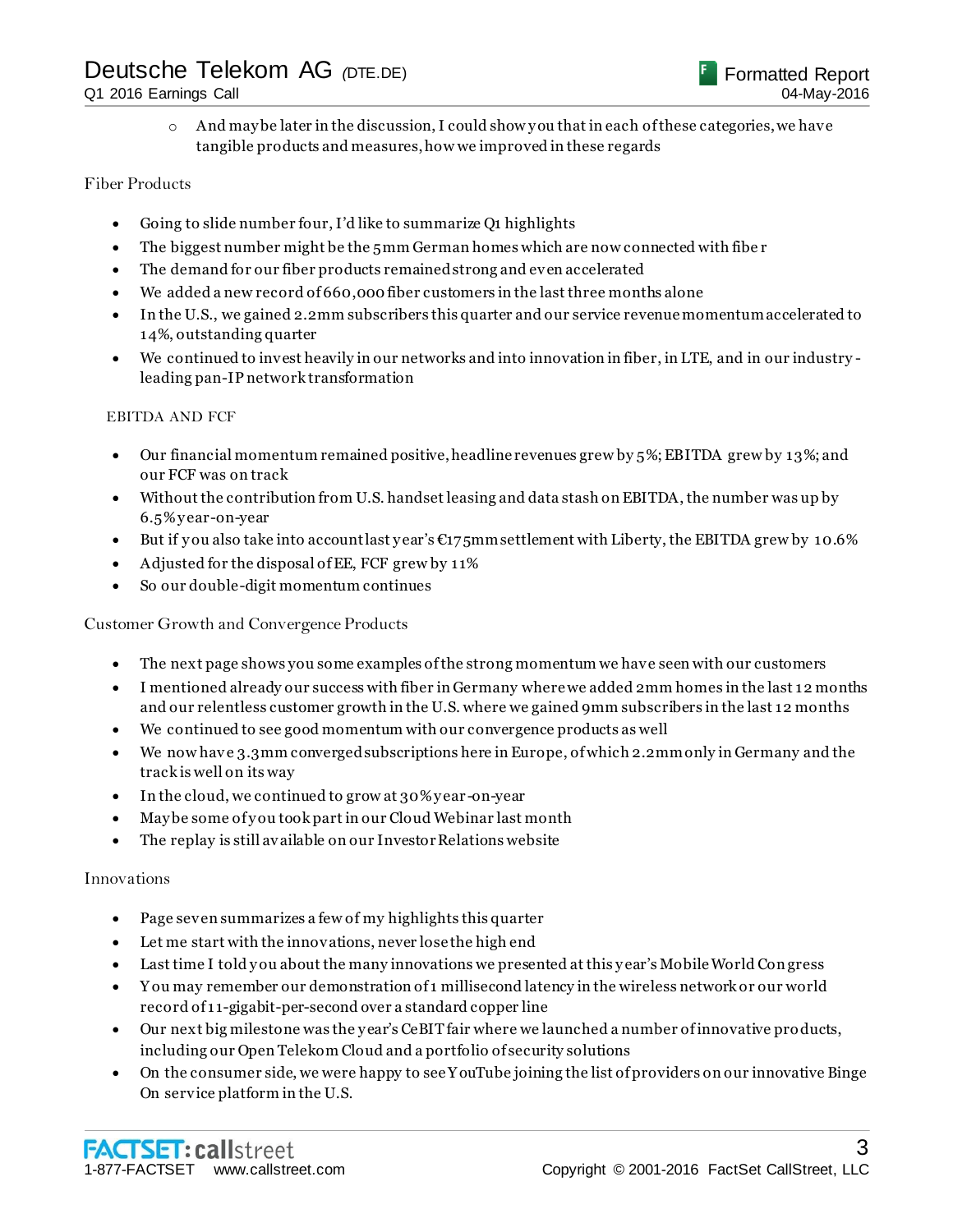#### ENTERTAIN TV PLUS

- And in Germany , late last week, we announced our new consumer TV platform called Entertain TV Plus, which offers exciting features such as instant restart or a seven-day replay facility for selected content
- It's not needed to program it; y ou are always able to watch the content you would like to see
- And our much improved video aggregation platform with sVoD partners is available on this platform as well

#### NETWORK DEPLOYMENT

- Our network deployment continues apace
- We now reach 56% of German homes with fiber
- Our LTE network covers 91% of the population and we now have 43% of German homes on our peerleading all-IP infrastructure, up from 40% at the end of last y ear
- By the way , in LTE, if y ou compare Germany with the rest of Europe, with 91% of the population covered, we're well ahead, and if y ou go into the country-side, we have now opened up a lot of areas where we had formerly [indiscernible] (6:24) available
- We're significantly ahead of what y ou might find in France or in Spain or in Italy where the average coverage is around 30% to 40%
- In Europe, our networks were highly rated in recent tests

#### DUTCH NETWORK

- In the recent network test by P<sub>3</sub>, the company behind the connect test that many of you know, our Dutch network achieved the highest score ever awarded to any mobile operator
- In the last 12 months, P3 has awarded eight of our NatCos including those in Greece, Hungary, and in Poland the Best in Test seal; and of course, we also won the German connect test for the fifth y ear in a row, and as you know the T-Mobile network remains the fastest 4G network in the U.S.
- I think y ou see how consequent we're executing along our strategic pillars

#### **CAPEX**

- Supporting our network leadership, our CapEx grew 12% this quarter
- We also spent  $\epsilon_1$ . 1 B on spectrum
- $\bullet$  Of this, we spent  $\epsilon$ 0.5B to boost our spectrum position in Poland while the other half was spent in the U.S. on one of the two A-block portfolios, which we talked about at the time of full-y ear results
- As we have mentioned earlier, the two A-block transactions will boost our low-band coverage by 68mm POPs
- The low-band spectrum will improve our service quality in the areas in which we already operate and allow us to substantially increase the area in which we commercially operate
	- $\circ$  It was a quiet quarter for M&A, but it was a busy quarter for funding

#### **MATURITIES**

- At the beginning of March, we raised funds worth  $\epsilon_4$ , 5B to cover this year's maturities
- The terms were very attractive thanks to Mr. Draghi
- T-Mobile U.S. meanwhile secured a further \$5B towards its stated funding envelope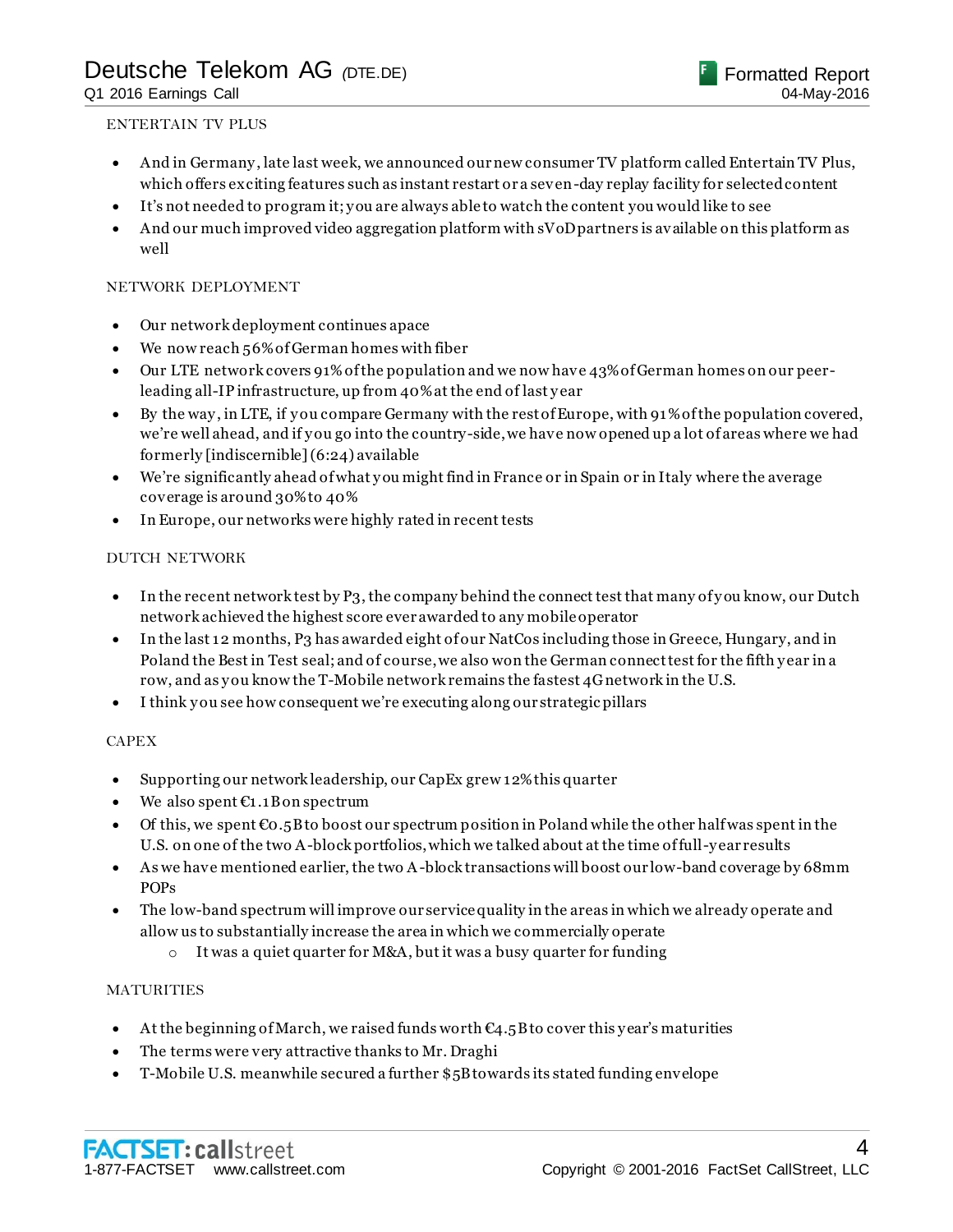- As y ou know, of this \$5B, \$4B were provided through note purchase agreements with Deutsche Telekom. \$1B were raised through a bond issuance in the public market
	- $\circ$  This approach marks a partial departure from our strict self-funding principle that we established a few y ears ago
- And I've discussed it with a lot of investors [indiscernible] (9:00) by the way
- Given the fantastic progress of T-Mobile in recent years, we feel very comfortable in taking this step, which is accretive to our shareholders
- But let me stress three important points
- First, there's no read-across to the other pillars of our stated U.S. strategy
	- o We continue to look at T-Mobile as a kingmaker asset
- Second, there's also no read-across to the spectrum auction
- And thirdly, as y ou can see we are following a case -by-case logic

Group Financials

- Moving on to our group financials, we are very happy with our first quarter 2016 performance and we reiterate our stated guidance for 2016 as a whole
- We also reiterate the group targets that we stated at last y ear's Capital Markets Day
- Our headline revenue grew by almost 5%, comfortably ahead of our medium-term guidance
- The sequential slowdown this quarter is largely due to lower handset revenues in Germany and the U.S. due to the shift in the commercial model
- Despite our high investments, we were able to achieve double-digit growth in comparable cash flow and adjusted EBITDA, as I already mentioned
- Our financial metrics remain either in line or ahead, sometimes strongly ahead, of the run rates we committed at last y ear's Capital Markets Day

................................................................................................................................................................................................................................

### Thomas Dannenfeldt

*Chief Financial Officer*

#### FINANCIAL HIGHLIGHTS...............................................................................................................................................................

Earnings

- My first slide shows the financial highlights for the group as a whole, and as y ou can see, our financial momentum remained very strong in Q1
- Headline earnings benefited from a  $\mathfrak{C}2.5B$  book gain on the sale of our stake in EE to BT
- Our adjusted earnings grew slightly although Q1, 2015 had benefited from a  $\epsilon$ 175mm non-recurring item

#### Germany

- Let's have a look at the segments
- In Germany , our Q1 revenues were down by 2.5% mainly as a result of lower handset sales; and to a lesser extent, due to a strong prior-year comparable in mobile services
- EBITDA was down slightly year-on-year, and this reflects the tough mobile service revenue comp as well as cost saving
- For the year as a whole, we continue to expect stable EBITDA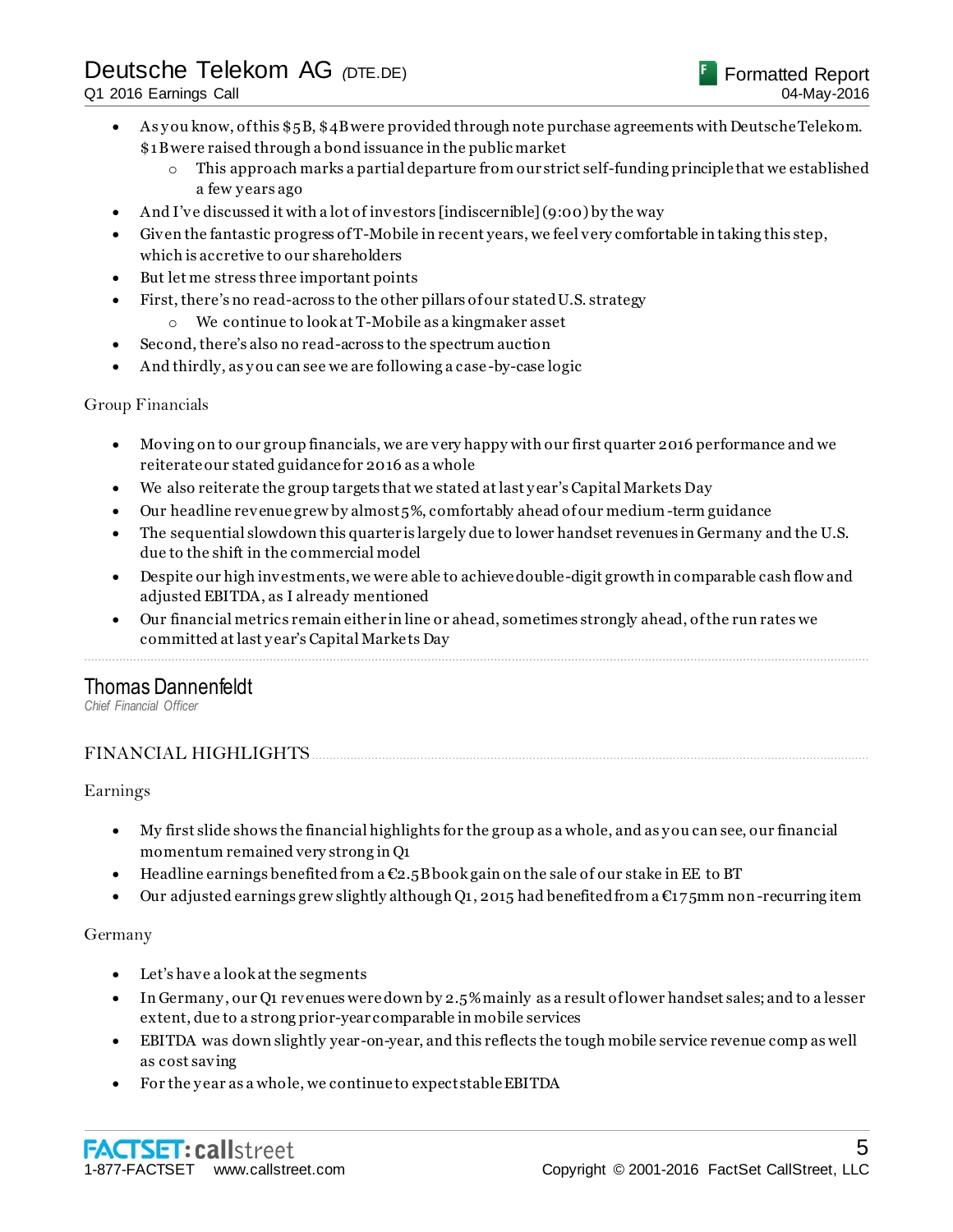Q1 2016 Earnings Call

#### MOBILE SERVICE REVENUES

- Our mobile service revenues declined 1.7% this quarter and we will take a closer look at this in the following slide
- We gained 231,000 contract customers and own branded customer trends remained steady
- The next slide is now by now familiar to you
- As y ou can see, the drag from convergence on mobile service revenues is no longer growing, as expected
- Nevertheless, we are showing a 1.7% decline in our mobile service revenues
- The weakness this quarter is largely a reflection of the exceptional strength we showed in Q1 201,5 and which we explained at that time with some unusual volatility in our large accounts
- What is important is that we do not see a change in German market fundamentals or in ou r online performance
- So we continue to expect 1% annual CAGR in our mobile service revenues, and we are confident that we will show a better trend next quarter

#### FIXED LINE MARKET

- In the fixed line market, we added 62,000 broadband customers
- This marked a sequential improvement
- For the y ear as a whole we expect to deliver at least as many net adds as we did last y ear
- We added 53,000 new TV subscribers
- As Tim has mentioned, we've now launched our new Entertain platform, which we expect to drive accelerating momentum later in the y ear
- Line losses ticked a bit and this is a reflection of our broadband performance
- Here, again, for the y ear as a whole, we expect to do at least as well as we did in 2015

#### FIBER GROWTH

- And now let me talk a little bit about really amazing part of the German section
- I think it was another record quarter for fiber growth
- After 532,000 net adds in Q4, we provided a further 660,000 fiber this quarter, almost 200,000 more than one y ear ago
	- $\circ$  As in the previous quarters, the majority of these customers were on our retail platform
	- o Our broadband revenues continued to improve as a consequence of this
- We saw 1.8% growth in Q1, up from 1.3% in Q4
- And remember, we have seen a zero at the beginning of last y ear
- Looking at what we call our German service revenues, fixed and mobile, Q1 was down 0.9% after a y ear on-y ear decline of 1.1% in the last quarter
	- $\circ$  This is a small sequential improvement even despite the difficult comp I mentioned in mobile

#### UNDERLYING TRENDS

- The big picture is that underlying trends are going in the right direction and that we see ourselves broadly on track for medium term revenue targets that we've presented at the Capital Markets Day last y ear
- We added more than 0.7mm German households to our final footprint and now cover 56%. 43% of access lines are already on our IP platform and we have reached, Tim mentioned, at 91% LTE coverage
- So far, so good in Germany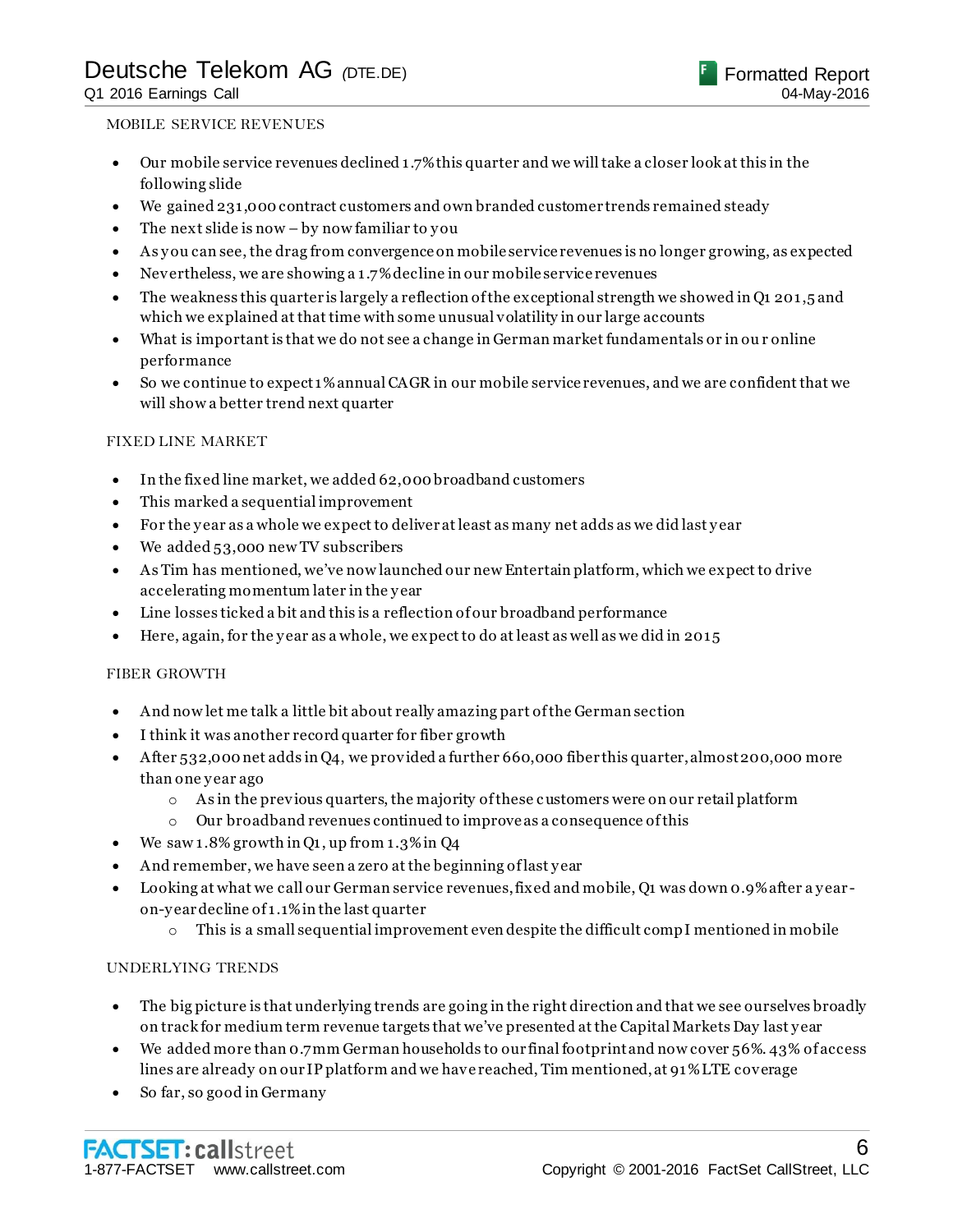#### U.S. Business

#### T-MOBILE

- Let me now quickly present some highlights of our U.S. business
- T-Mobile has already presented very strong numbers last week
- Q1 was the seventh quarter in a row in which we won more than 1mm branded postpaid customers
- We also added more than 800,000 prepaid customers
- Postpaid phone ARPU, excluding the data stash, was stable y ear -on-year and quarter-on-quarter
- The strong subscriber growth and stable ARPU combined to accelerating mobile service revenue growth
- Despite much higher than expected subscriber growth, reported and core EBITDA grew strongly
- As a result of the strong first quarter growth, we raised our full y ear branded postpaid subscriber growth guidance from 2.4mm to 3.4mm branded postpaid net adds to a new y ear range of 3.2mm to 3.6mm
- In the following slide, we show some of the underlying T-Mobile performance metrics

#### CHURN AND BAD DEBT EXPENSE RATIO

- After strong y ear-on-year declines in 2015, Q1 churn was marginally higher in Q1, but we still see scope for further improvement
- Our bad debt expense ratio, which we had temporarily increased, declined again as we have promised last y ear
- Our LTE network is now almost nationwide and due to the recent A-block deals, we now have access to low band spectrum covering almost 80% of the U.S. market
	- $\circ$  This is great news for our customers and will allow us to profitably serve additional markets

#### Europe

#### REVENUES AND EBITDA

- Now let's turn to Europe
- Our European performance continued to improve
- Reported revenues were down 2.4%
- But adjusted for de-consolidations and currencies, our revenues were almost stable
- Reported EBITDA was down 3% and organic EBITDA was down 2.4%, which also marks an improving trend
- I think the bigger picture remains that excluding The Netherlands; our European business would again have been stable in Q1 due to some ongoing strong performances for instance in Greece and in Austria, offsetting some weaknesses elsewhere

#### LTE COVERAGE

- As the next chart shows; in Europe, we now have migrated almost half of our homes to IP, up from 40% one y ear ago
- Our LTE coverage now stands at 72%, up almost 20% from one y ear ago
- And Tim has already mentioned the excellent performance of Dutch and other European networks in the independent drive tests

Formatted Report

04-May-2016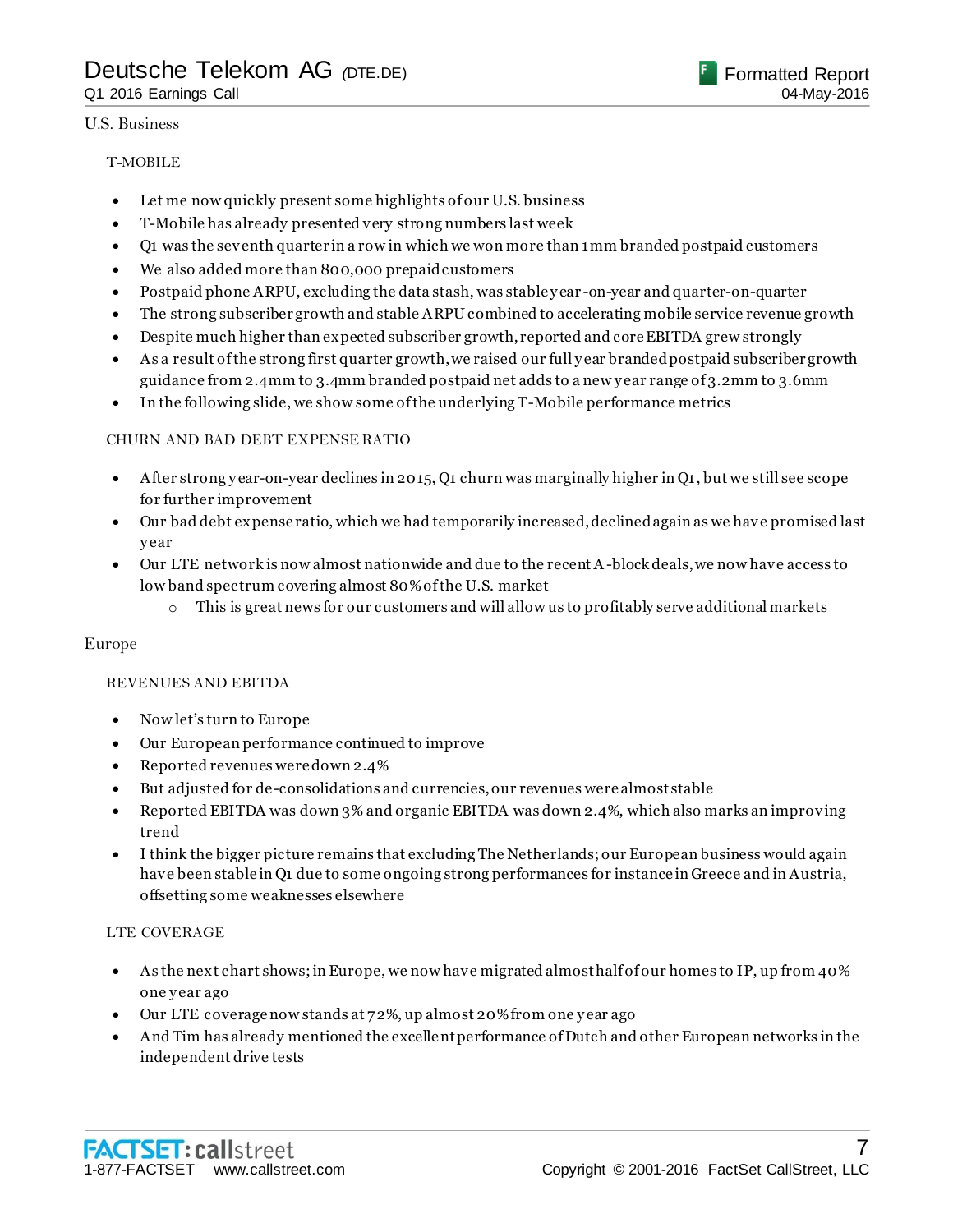Q1 2016 Earnings Call

#### Systems

- Now to Sy stems, the Sy stems post strong headline revenue and EBITDA growth
- Please be aware that the performance this quarter benefited from an upfront payment related to our tollsy stem operation, Belgium
- Going forward, this operation will then continue on a more regular basis –contribute on a more regular basis
- We continue to expect that driven by innovative offers, such as our new Cloud initiatives, the momen tum in our market unit will continue to improve

#### **FCF**

- A few words on financials, FCF was slightly down y ear -on-year; but adjusted for the lower dividend from EE, it would have grown just over 10%
	- o This is consistent with our unchanged  $\epsilon_4$ , 9B FCF target for this year
- Our adjusted net income was slightly up y ear-on-year but as Tim has mentioned last year's result benefited from  $E175$ mm settlement that we disclosed at that time
- Hence underlying net income grew double-digit

#### Net Debt to Adjusted EBITDA

- The next slide shows our financial metrics and I'm pleased to say that at the end of the quarter at 2.3 times we're comfortably within our net debt to adjusted EBITDA comfort zone of 2 times to 2.5 times
- As a result of our ongoing strong EBITDA growth, we moved from slightly outside this range three quarters ago to now comfortably within that range
- Our funding situation remains very comfortable as was also evident in the success of our recent  $\epsilon_{4.5}$ B bond issuance, Tim mentioned that

#### Strategy

 My final slide summarizes the strategy we've presented to you at the last Capital Markets Day and I think we consistently continue to strongly execute against these targets and we remain very confident that we will keep delivering them going forward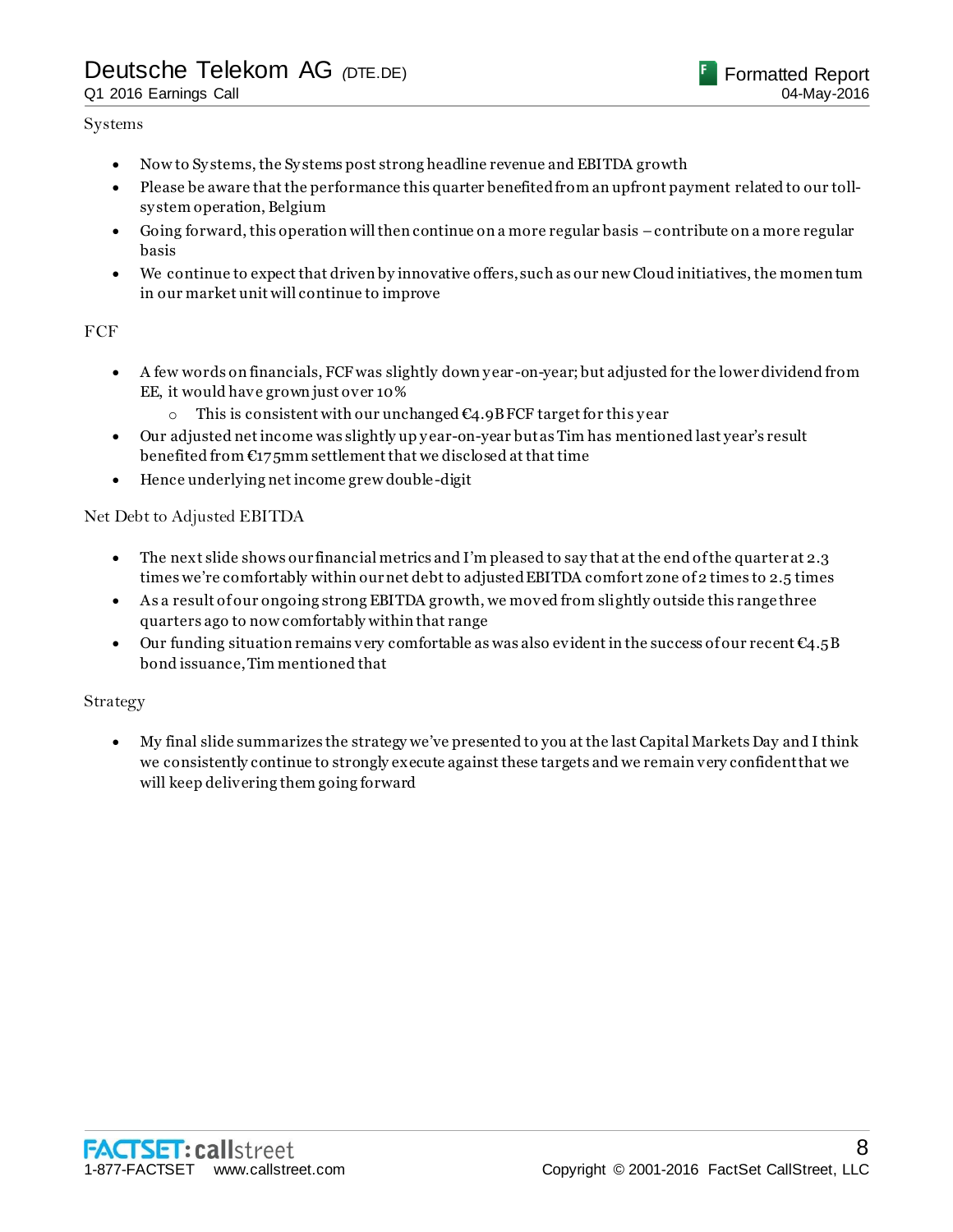# **QUESTION AND ANSWER SECTION**

Mathieu Robilliard<br>Barclays Capital Securities Ltd. *Barclays Capital Securities Ltd.* Q

First, the question with regards to mobile in Germany ; I do appreciate obviously that the comps were tougher. If we look at the corporate segment, there seems to have been some sort of deterioration in the last quarters and certainly in Q1 and I was wondering if that was the result of renewed competitive pressure on that segment or based on price or is it that the quality gap between y ou and some of the other players is reducing and therefore it's harder to justify the premium, so basically if you could give us a little bit of color on that dynamic?

And second, looking at fiber, German fixed, obviously great results there both on the retail but also on the wholesale side. Is that a dynamic on the wholesale side that you think is sustainable and if you could give us a little bit of color as to pricing if that can grow in the future that'd be great? Thank y ou very much.

................................................................................................................................................................................................................................

**Thomas Dannenfeldt**<br>Chief Einancial Officer **Thomas Dannenfeldt**<br>
Chief Financial Officer<br> **A** 

Y eah, Mathieu, I'm going to start on the mobile in Germany. As y ou mentioned first of all the one impact is the comps, the other one is volatility we have in B2B any ways, it's normal kind of volatility that you have in the market; remember a y ear ago we mentioned that it was a positive volatility, then we mentioned in Q3 there was a lot of big customer and y ou have volatility by those kind of moves.

But I think there is no reason to assume that there is any market heating up. It is kind of normal course of business we see in B2B and normal course of volatility driven by large accounts win or losses we are having here.

................................................................................................................................................................................................................................

And I'll turn over to Tim on the fiber and the fixed line.

**Timotheus Höttges**<br>Chairman-Management Board & CEO *Chairman-Management Board & CEO* A

Mathieu, thank you for your questions with regard to  $-I$ 'm sorry, Mathieu. Thank you for the question on fiber and German fixed. Y es, I think we have seen a huge improvement and interesting -wise, the fiber products, the net additions in Q1 was outstanding. I think the highest ones we have seen for ages here in this company, 660,000 net additions in Q1 alone. This is very successful and that reflects in the new vectoring areas that we have started commercializing, we see as well the tick up of consumers and what we see as well is we see the impact on our data revenues here in the business.

On the fiber side, two-third of the total business is retail and one third of the business is wholesale. And I think this sounds like a sound mix here. Interesting, a lot of our competitors are criticizing us for deploying a copper on the last mile. But exactly these competitors are the ones who are selling our product best. The 2.9% wholesale revenue we have seen we expect is sustainable. We might even expect a slight improvement throughout the total y ear. Overall, we are very optimistic that we see higher uptake rates on the fixed line connectivity throughout the y ear.

................................................................................................................................................................................................................................

**Andrew J. Lee**<br>Goldman Sachs International *Goldman Sachs International* Q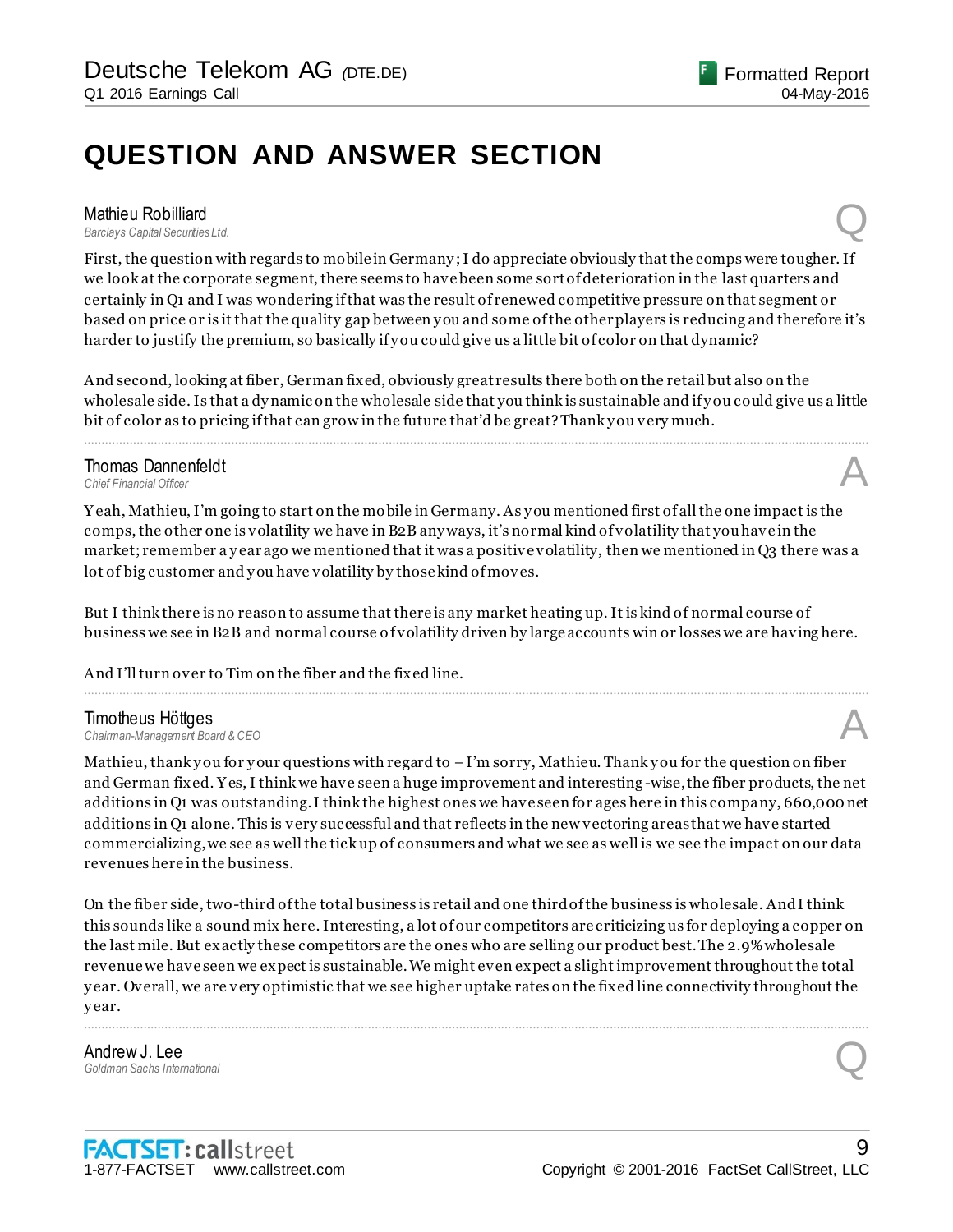Q1 2016 Earnings Call

I had a follow-up question just to Timotheus on German fixed and then a question on the TMUS funding, if that's okay ? On German fixed, are y ou seeing the fiber rollout as the key driver of German broadband penetration accelerating, that's certainly seen in other European markets, is that giving y ou more confidence in the German broadband revenue growth outlook or is it y our content driving the uptick, any kind of color on what's driving that acceleration and driving y our positive outlook?

And then on the TMUS funding, could y ou just talk more about what else y ou can do to achieve more efficient TMUS funding, would y ou ever look to buy in the minorities of this asset as a way to lowering finance costs? And what do you mean on your comment that you're sticking to a case-by-case logic with regard to this? Thank you.

................................................................................................................................................................................................................................

**Timotheus Höttges**<br>Chairman-Management Board & CEO *Chairman-Management Board & CEO* A

I think this question is an extension to Mathieu's question here. Where is the growth coming from? Look, there are new areas where we have higher bandwidth. This is encouraging for customers.

Second, we have MagentaEINS and our commercial, the branding, the prese ntation, the image of the product is very well received here from the customer sides. So we have a higher footfall in the shops talking about this. What is it about and what is the advantage for me?

The third one is we have recently launched a new TV Ente rtain platform. By the way , it has outstanding functionalities as I mentioned. Please have a look into that one. And this is something which we expect is, in the upcoming quarters, in addition, driving the sale of it.

So it is a mixture of everything. On top of that, more demand for customers on the Internet in general, so even Germany starts digitalizing themselves. We see that as well with our Smart Home applications here, especially on the security features.

So in principle, these are the drivers for the growth we have seen and due to the fact that we have a lot of let's say areas where we still haven't sold the high bandwidth, the market potential is still quite big for us. ................................................................................................................................................................................................................................

### **Thomas Dannenfeldt**<br>Chief Financial Officer **Thomas Dannenfeldt**<br>
Chief Financial Officer<br> **A**

On the question of the TMUS funding as we mentioned, it is a case-by-case decision for the following reasons. So it does mean we are not in principle funding or we'll fund in the future everything T-Mobile U.S. is requesting. But it's case-by-case. One reason is, obviously, we have a third of the – as the company is owned by minorities, so we need to respect the right of the minorities and do that always at arm's length perspective. That's number one.

Number two, we're trying to optimize the cost of financing on one hand, but also make sure that we keep the very good access T-Mobile U.S. has to the funding market, keep that intact. So we should always have a balance between both of them and obviously then also stay very disciplined in terms of the investments looking forward in spectrum and network.

So, that is the reason why after we agreed on the  $\epsilon_2$ B in – I think it was March, yeah, it was March, when we agreed about the  $\epsilon_2$ BT-Mobile U.S. – then later, a month later, went into the market and raised another  $\epsilon_1$ B in the external market, as I said to keep also the access to capital markets intact for the U.S., and that's basically the philosophy behind it's a case-by-case decision.

................................................................................................................................................................................................................................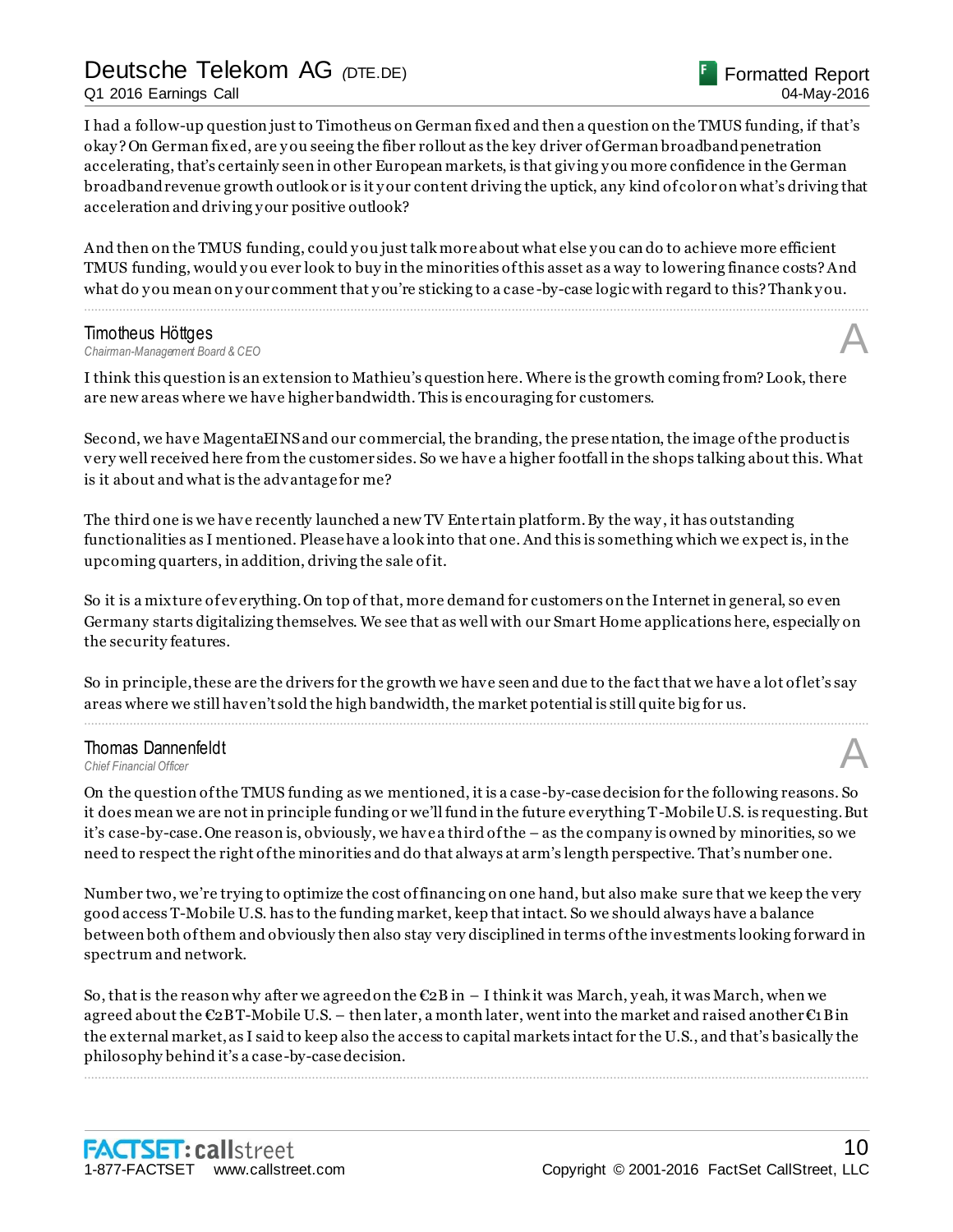Robert J. Grindle<br>Deutsche Bank AG (Broker UK) **Robert J. Grindle**<br>Deutsche Bank AG (Broker UK)

Y es, two questions. You talked about the strong growth in fiber. That's growing very strongly, particularly relative to TV customers. It does sound like y ou're updating your Entertain platform from a technology perspective, do y ou think that's sufficient or are you now feeling the urge to also update your product from a content perspective as well?

And secondly, would y ou kindly say a few words about the Dutch markets and y our options there in light of the recent consolidation event in that market, and in your case a deal didn't go through? Many thanks.

................................................................................................................................................................................................................................

**Thomas Dannenfeldt**<br>Chief Einancial Officer **Thomas Dannenfeldt**<br>
Chief Financial Officer<br> **A** 

So I'm going to start, Robert, I'm going to start on Entertain and TV side. First of all, I think y ou're spot on. We have a lot of ingredients for success at hand, meaning new infrastructure with higher bandwidth, the new platform, and I guess there should be an improvement in the run rate we're showing right now. So that's number one.

And number two is, I think what we're doing already is on the content side, looking where we can add some value by adding content like we've done that on ice hockey, on smaller parts of sports business in the past already, basketball, ice hockey, those kinds of things. And it is not a big topic, but it's adding value for some segment of customers and we are always looking into opportunities where we can find another element of being more attractive to customers. But I think the key driver is having more infrastructure in hand that allows to provide a good TV service and a new platform that should be the big two drivers to increase the run rate. ................................................................................................................................................................................................................................

#### Timotheus Höttges

*Chairman-Management Board & CEO* A

Let me talk a second about let's say the main features of our new TV platform. I think we have seven -day replay. We have instant restart. We have total new interface. By the way, not anymore sta rting with the EPG, it starts with what is the hottest content on TV at that point in time. So what are people watching. We have mobile TV capabilities, including cloud recording. So wherever y ou are, you could watch the content y ou are interested in and you could easily switch your mobile content onto any screen which is connected to our platform. So there's a wide functionality, which brings the content then from your pad or from y our mobile device onto a screen.

Entertain TV will be also available over hybrid. So it is not only over DSL. So over-the-top services are included into this one, and we have new partners on block there as well and so that the content is – as I alway s told, it's an aggregation platform.

So when y ou look for something, y ou will see where this service is available, whether this is on TV, whether it's on Video on Demand, whether it is on sVoD with partners like maxdome or with partners like Netflix. So y ou could see the trailer, so y ou have a kind of an organized funnel for all the content and y ou could get access to every content you are interested in.

The TV mobile functionality is  $\epsilon$ 6.95 per month. It is included in the normal data volume, so it is not zero rated service here. And the product Entertain will cost the same as the old one, which is the  $\epsilon_{40.95}$ , which you put on top of the service which you currently have.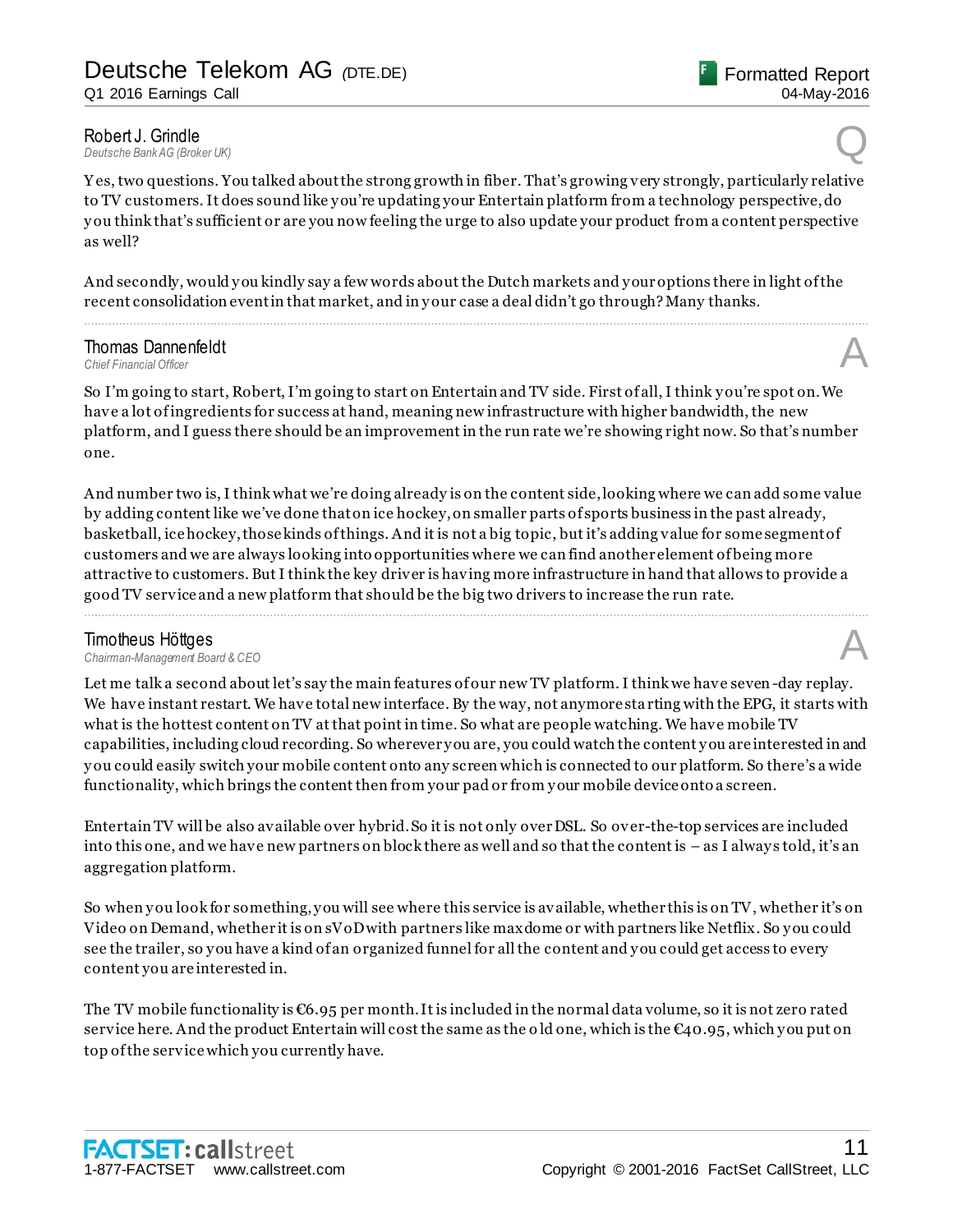### Deutsche Telekom AG *(*DTE.DE) Q1 2016 Earnings Call

Y our question with regard to content is the same as to previous meetings. Maybe your question is with regard to Bundesliga and the ongoing auctions. First, due to the rules of the process here, we are not able to comment or to signal any kind of details here.

What I could tell you is the content, football content, is an essential building block for our TV strategy and we are the aggregator. So it is our intention to be able to stream the content with a partner or directly from our side, and this is something which we have in mind.

The conditions of the tender are released and have been approved by the Bundeskartellamt. And No Single Buy er Rule has been implemented but different than the rule in the U.K. Here in Germany , if one bidder acquires all Bundesliga live packages, an additional over -the-top package will be sold. So, this is let's say their way of designing the No Single Buy er Rule. And our goal, as I said alr eady, is to have a fair access to the right content for our customers, but we are not dogmatic whether it will be done via purchase of content or via partnerships.

................................................................................................................................................................................................................................

### **Thomas Dannenfeldt**<br>Chief Financial Officer **Thomas Dannenfeldt**<br>
Chief Financial Officer<br> **A**

And to add to the second part of the question, the second question on the Dutch market; first of all, as y ou know, we never comment on any M&A speculation. So that's to the second part of the question about the trade deal. But the first question is about what is our – what are our options. I think KPN has been successfully driving convergence very aggressively in the marketplace and also LTE. And Tim mentioned that in his speech in the beginning, we think we've been too late in our network investments by a y ear roughly.

But I think the good news is now we have a very good network. Y ou know, if y ou look at the LTE network today, we have seen P3 tests, the guys who are performing the tests across Europe, with the highest score ever in LTE network in the Dutch network. We know that we have from a spectrum position roughly two times the capabilities and the capacity there. So we have a very high-performing network and we have very, very good spectrum position. National 4G coverage since Q4 last y ear and so on, so network is in a good shape.

Nevertheless, looking at Q2 for instance last y ear, our net adds has been minus 85,000. Last three quarters have been around 25,000 net adds per quarter. So we improved from that minus 85,000 to plus 25,000. We restructured the tariffs, we launched February 1 T-Mobile Together, opening up the whole thing to the family . We also deemphasized split contracts which on the other hand weighs on our margins as y ou can see looking at the EBITDA in The Netherlands. We do pilots in terms of fixed mobile substitution for the home. We call that, I don't know my Dutch is not good enough. So the translation is "for the house", whatever it means in Dutch. Okay .

And I think the key focus now is having a good network in place, utilizing it, finding the right proposition to attract those customers who are very affine to a mobile proposition. And turning not only net adds around as it happened already in the last three quarters but also then over time, the revenues and finally also the cash contribution, the FCF.

................................................................................................................................................................................................................................

### Simon H. Weeden *Citigroup Global Markets Ltd.* Q

Simple one I think, I am just looking at Germany again, could you contrast and compare the acceleration in voice line losses to the better performance on the broadband side, and just say if there's any price implication of seeing that coming through this quarter? Thanks.

................................................................................................................................................................................................................................

### **Timotheus Höttges**<br>Chairman-Management Board & CEO *Chairman-Management Board & CEO* A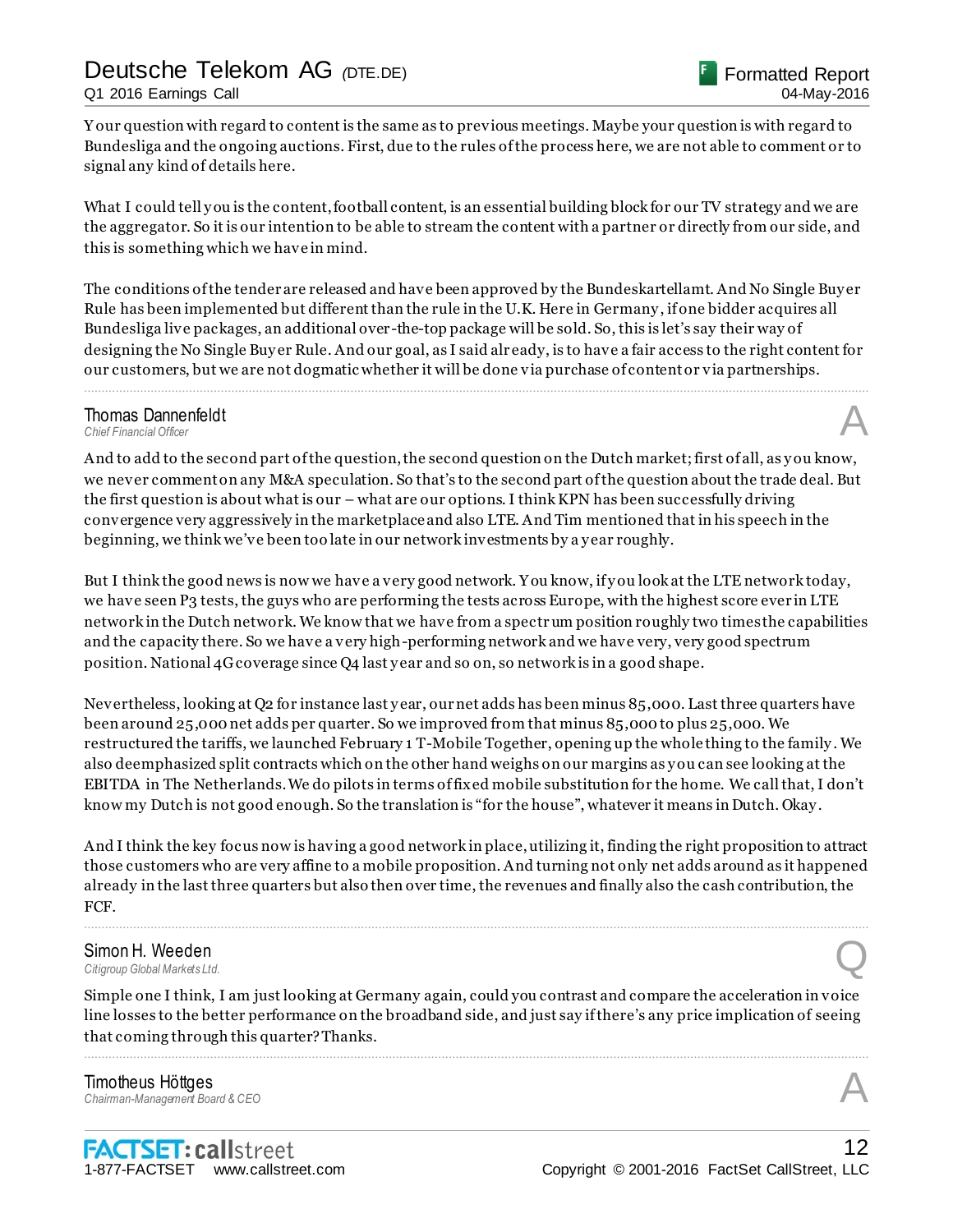Q1 2016 Earnings Call

Absolutely. I think what we expect with regards to the line losses for the remainder of the y ear is a number where we expect should be in the vicinity of last y ear's numbers. Remember last y ear was something around 280,000 that was on the broadband side.

So the line losses and the broadband net-adds, they should be balanced; and to be straight forward here, I expect higher broadband sales throughout the year compared to Q1. Remember last year, we were almost stable; now we are up 60,000 plus but I think the run rate could be higher throughout the next quarter, that is at least my internal measures, while at the same time the line losses would be in the vi cinity of what we have seen last year.

................................................................................................................................................................................................................................

### Jonathan Dann<br>RBC Europe Ltd. (Broker) *RBC Europe Ltd. (Broker)* **Q**

Two questions. The first was, I think there have been quite a lot of price movements on the front book, removal of discounts recently, re-introduction of say regional discounting. Do y ou think there's a moment when you can put through a back book price increase, so price increase through the whole base?

................................................................................................................................................................................................................................

And then secondly, is there any update on the process toward receiving regional subsidies for fiber rollout?

### **Thomas Dannenfeldt**<br>Chief Financial Officer **Thomas Dannenfeldt**<br>
Chief Financial Officer<br> **A**

I think first of all what happened last y ear is that we in several steps pulled back promotional activities in the fixed line. That's what we're basically talking here. We started in Q2 and then Q3 and finally in Q4 we pulled out the regional promotions. I think it's quite a normal ty pe of behavior in a marketplace. That's the way you test the water, how far you can go in terms of getting prices up or removing promotional elements.

We found out the first two ones have been, two and a half ones, they have been quite accepted by the market. The last one, the regional promotions, maybe was too far to go, so what we decided to do is from, I think mid -of March on we would put them back again into the marketplace to get the run rate up, Tim mentioned that, we should see higher run rates during the course of the remainder of the y ear.

So, I consider that as a normal ty pe of behavior. You test the water, you see how far y ou can go and then if y ou're too far, y ou move a little bit back. That's what basically happens around the regional discounts. I don't think there is a huge and big back book element in the whole game here. The churn is low, we're looking forward to a churn expectation this y ear, there is no expectation that there is an uptake here; and as y ou see, the broadband revenues are increasing by –or have increased by 1.8% in this quarter. So I think we should be good.

................................................................................................................................................................................................................................

### Jonathan Dann *RBC Europe Ltd. (Broker)* **Q**

#### Okay . Very good. ................................................................................................................................................................................................................................

#### Timotheus Höttges

*Chairman-Management Board & CEO* A

By the way , I think to add one sentence here to Thomas. It is our clear intention and give us some credit for more initiatives – interesting while Vodafone has followed these initiatives here – to increase the value on our mobile side and increase the value due to the heavy investments in infrastructure. And we are trying to do the same on the broadband side. One intention is to do it by up selling; the other side is it by taking out subsidies out of the initiatives. But we alway s said we have to balance our net add market shares towards these value assumptions.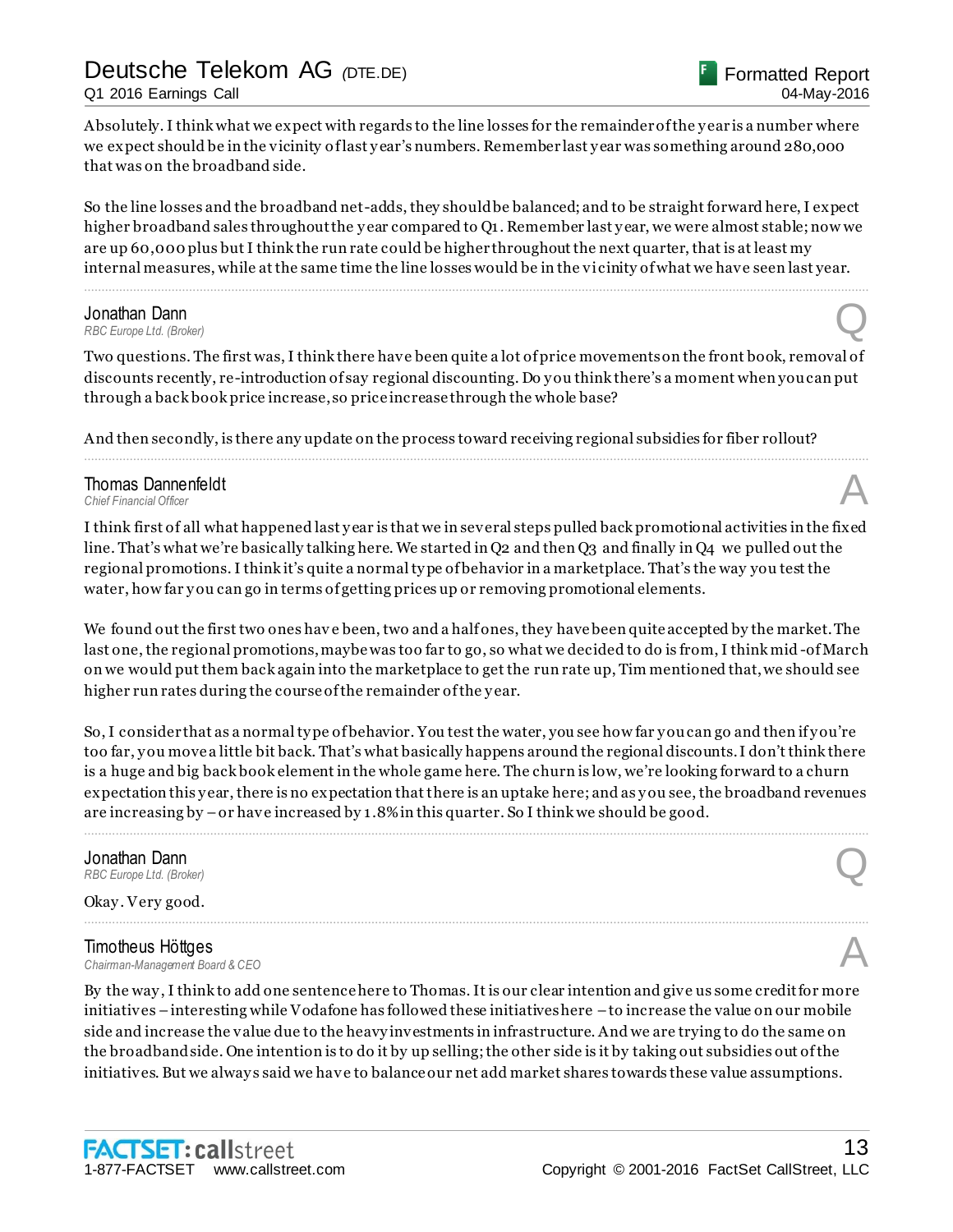Q1 2016 Earnings Call

And that is what Thomas just described. And at the end of 2015, we had reduced a lot of discounting like router promotions, regional promotions, some shortening promo periods, and other things. We have seen that this has an impact, so we have slightly rebalanced that. But in principle, what we wanted to see here is a growing German business, both on mobile and both on fixed and both on B2C and both on the B2B side. And that is what we are striving for and I hope we're going to be successful by what we bring to the market.

[Indiscernible] (41:45) Let me come to the decision on the subsidization of fixed line infrastructure. The first thing is that our intention is to build 80% of the country with fiber build outs, built on the vectoring technology, so that means up to 150 megabit but then very soon after that, following by super vectoring which is software update going to 250 megabit per second as the primary let's say step towards the gigabit society.

We do not want to have a split between the countryside and the cities because a lot of customers are sitting in the countryside and we want to cover them as well. We do not want to end like in Sweden, where y ou have good bandwidth in the cities but only 30% of the countryside is properly coveraged.

This was the intention behind the discussion with the Bundesnetzagentur and the vectoring decision which is now pending in Brussels and I hope that we get soon a feedback on that one.

For the remainder of the 20%, there is commercially for all by the way players in this market is subsidization needed. The German Federal Ministry of Transport and Infrastructure published the detail of the NGA state aid in the vicinity of  $\epsilon_2$ .7B for supporting build out in these areas.

In the meanwhile, 55 regional projects have been launched and have been subsidized with a total amount of around  $\epsilon_5$  oomm and what we see is here the first tender will be decided now in May, June time period and it looks but positive with regards to Deutsche Telekom's role in this regard. So the money is now coming to these regions. I think this is good for customers, good for Germany, and it's the right way going forward. In principle, it's technically agnostic, so it's not only related to fiber to the building or fiber to the apartment rollout. It is agnostic to this one; it depends on the area where the RFQ or the tender has been launched.

So, we are quite comfortable that at the end of the day , with the vectoring decision and with the subsidies, which are coming to the market that Deutsche Telekom will have in the vicinity of 90% coverage with the fiber network across Germany by 2018.

................................................................................................................................................................................................................................

### **Thomas Dannenfeldt**<br>Chief Financial Officer **Thomas Dannenfeldt**<br>
Chief Financial Officer<br> **A**

May be a few additions on the financial impact of those activities, I think our current assessment is that the majority of CapEx needed to make that subsidized rollout happen will occur in 2017. So it will be a smaller chunk in 2016 and smaller one in 2018 and big chunk in 2017.

Our guess is that somewhere between  $\epsilon_7$  oomm and  $\epsilon_1$  B is the vicinity we're talking about between 2016 and 2018; so in total, as I said roughly €100mm to €200mm this y ear, €100mm to €200mm like this in 2018 and the remainder in 2017.

That was, obviously, not part of our guidance we've given last y ear on the Capital Markets Day around the CapEx because at this time there was no subsidy available. So that is additional, but I think it's important to understand the FCF guidance for this y ear and the 10% CAGR – growth CAGR stay s intact, so there is no change on that one. ................................................................................................................................................................................................................................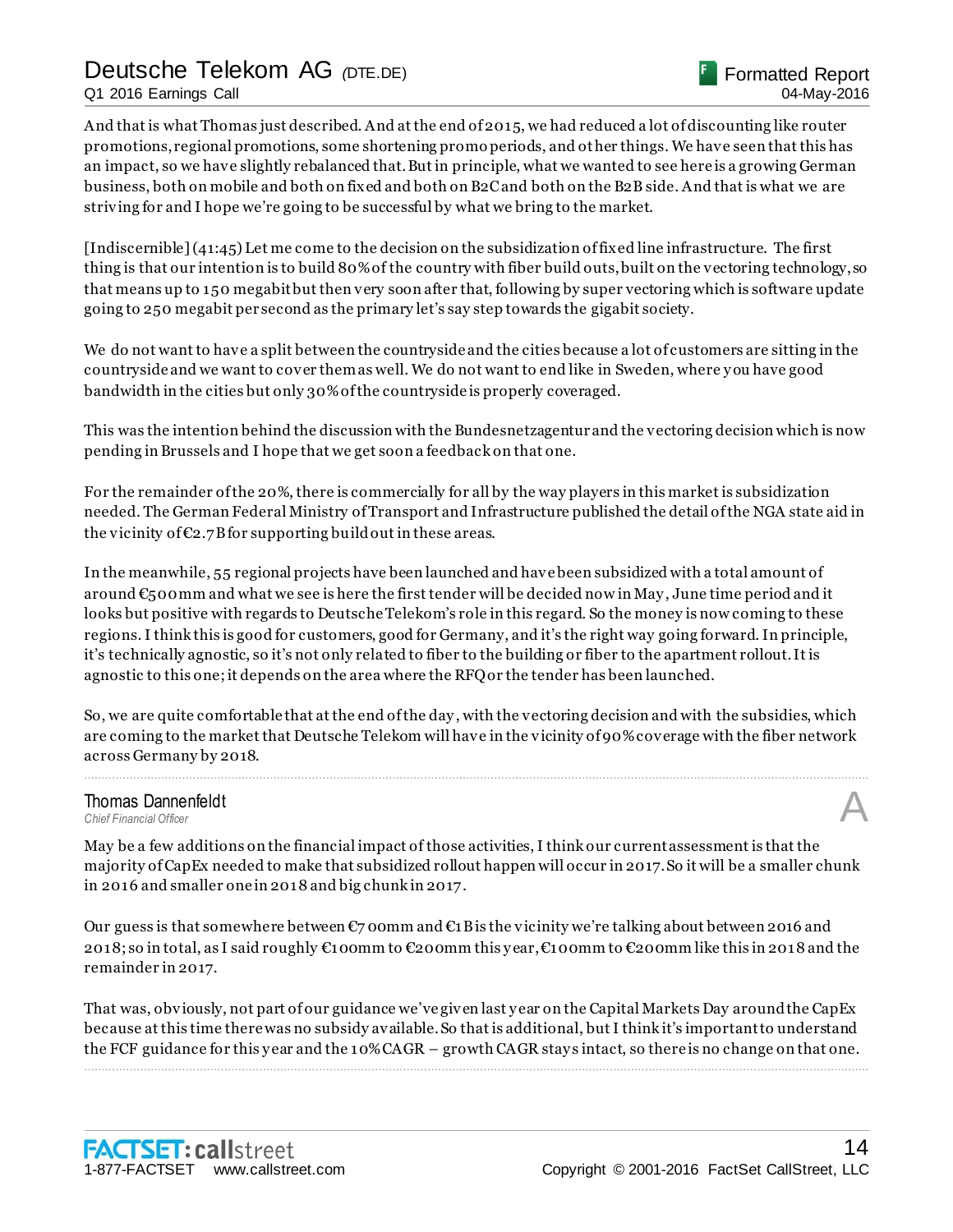**Justin B. Funnell**<br>Credit Suisse Securities (Europe) Ltd. *Credit Suisse Securities (Europe) Ltd.* Q

Two questions please, just going back to Germany again. I think we've seen the last y ear a bit of a competitive fight back, y ou said Vodafone doing Project Spring and closing some of the gap in order to, starting to build 4G, so they could start to catch up as well. I'm just wondering what y ou can do or what you're planning to do to stay ahead of the game in the mobile race. Obviously y ou've got this rural coverage, what about y our speeds in the cities, are you going to start building more cell sites; are y ou going to roll out 2.6 gigahertz, do y ou think y ou can maintain a speed premium?

Secondly, a similar sort of question on fixed line, the United Internet somehow won the P3 connect test for fixed line last y ear. It appears to be due to the modems they were offering. What are y ou doing to win that award back again this year?

And then finally there has been a price move by Vodafone on otelo where they appear to have come down on price, it is just a 3G product but do you consider that to be a potentially disruptive move? Thank you very much. ................................................................................................................................................................................................................................

### **Thomas Dannenfeldt**<br>Chief Financial Officer **Thomas Dannenfeldt**<br>
Chief Financial Officer<br> **A**

I think I'm going to start on the mobile side, the first question. First of all, Tim is complaining because I started to answer the question if y ou want to jump in, jump in come on. Okay . So the first part of the question, on the German mobile infrastructure, first of all I think we have been in a superior position on the spec trum side due to the LTE auction 2010. It was on 1.8. We used that to gain competitive advantage. Again, we have a low band advantage from last y ear's. So looking forward next y ear, there's an opportunity for us on low band to utilize the spectrum advantage we have in here, number one. Number two we have by far the highest level of backhauling by fiber and the infrastructure which plays a very important role.

And I think number three is, and y ou mentioned that it is not only coverage but it's also what kind of stable and good bandwidth you get within rural areas, within buildings, exactly the same storyline by the way we are pursuing in the U.S. by acquiring low band spectrum, improving there not only signal outdoor but what customers really experience.

So we are heavily and aggressively investing in those areas I mentioned. Additionally, as y ou know, one important driver for differentiation from our point of view is also our converged products with MagentaEINS and y ou know that we are doing very well on that side here.

So that's basically –keep going and aggressively investing on the mobile infrastructure in those areas plus to the converged stuff. By the way , the last measurement I have seen on bandwidth Voda vs. Deutsche Telekom in Germany , the gap was not declining. It was widening. So I think that's important to understand as well. And I think Tim, y ou've been so keen to answer the next question.

................................................................................................................................................................................................................................

### Timotheus Höttges

*Chairman-Management Board & CEO* A

Look, we like competition and I like the next drive test with Vodafone and I like the next competition or benchmark with United Internet on the modems side. Look, if we are not number one, we have a discussion here. So I like that because it's our ambition in every category to be leading and to be number one. To give y ou an example, today we are quite proud to say that we have won a very big shop comparison from Connect in 250 shops here in Germany , and Deutsche Telekom is clearly number one compared to the other players.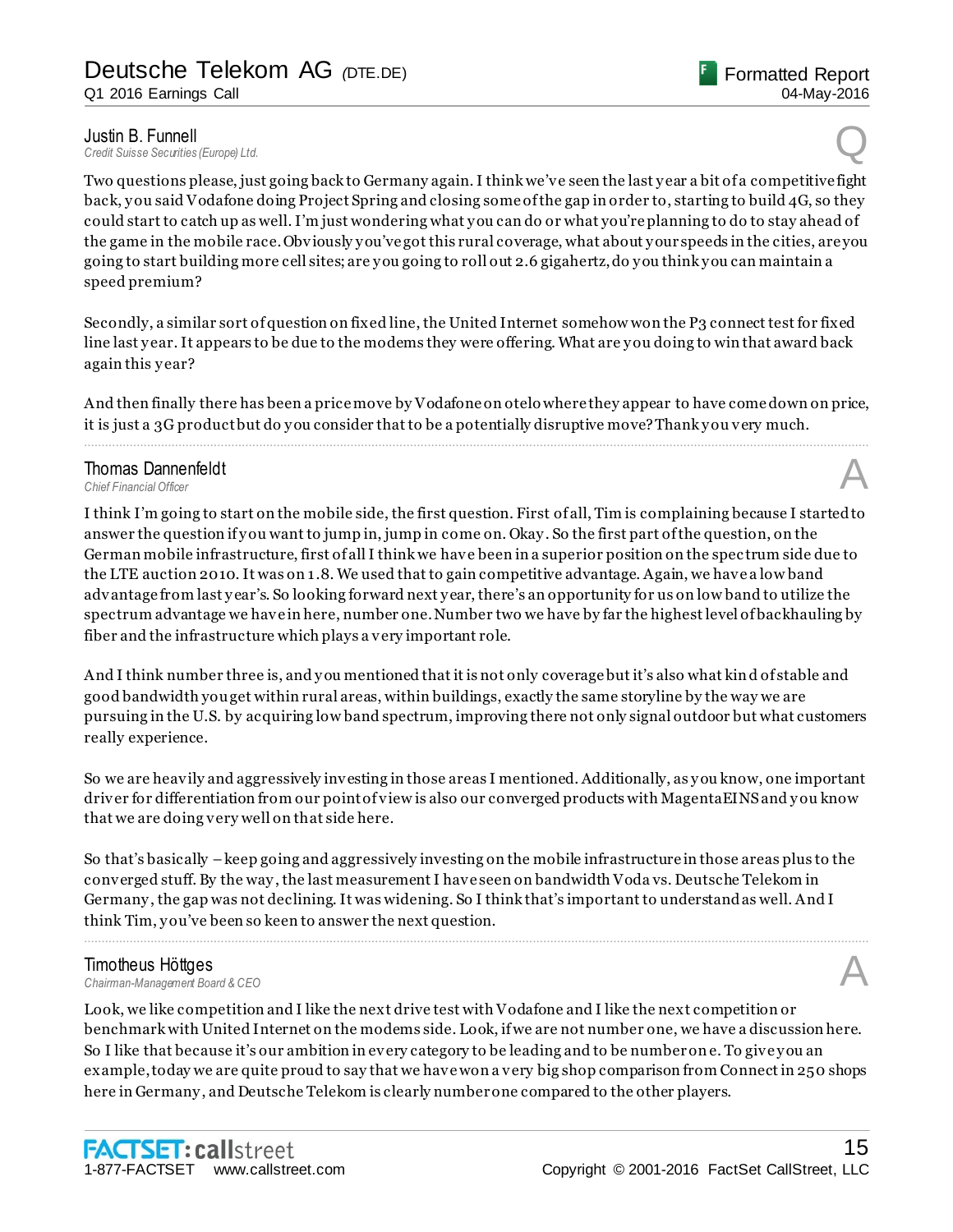Q1 2016 Earnings Call

And interesting statement was the shoppers were impressed by the enthusiasm of people about that product. So, I think we are on the right track and I promise y ou we will do everything to win this number one position back. And if it's router, or it's bandwidth or whatever you know, we are wo rking on that one.

The second question was with regard to the pricing of Otello and whether this is disruptive. The first thing, what I mentioned already is that Vodafone seems to adhere to the more-for more logic and to focus more on retail over wholesale. And I think this is the right move, how it's an infrastructure competition than rather just going on prices. I think that's the positive sentiment here.

However, recent MVNO pricing actions look quite aggressive with big data bundles already in the anti-tariff be it on Ufone smart mobile with 2 gigabit for 12 months for  $\mathfrak{C}_7$ .99, and  $\mathfrak{C}_1$ 4.99 afterwards.

So, in this smart shopper segment, there is more competition. We clearly have to state that and in the top premium segments, everything's looked good. But in the smart shopper segment, there is a dy namic. And we read the Otello data volume increase the way to stay competitive in this landscape, for us this is the area of [ph] Comstar (51:59) where we are present and competing here, and we have to look how this will impact the business over time. But this is focusing very much on the smart shopper side.

So, I hope this is answering y our question. And we have a very comprehensive overview about all usage and price promotions here in the market and may be our Investor Relations team could share that and y ou get an overview about the dy namic of the market quite easily.

................................................................................................................................................................................................................................

#### Emmet B. Kelly

*Morgan Stanley & Co. International Plc* Q

I've just got two quick ones. The first question is on the debt refinancing opportunity. I think y ou mentioned you re-fied  $\epsilon_4$ .5B since the beginning of the year. Could you maybe just give a quick update on what debt maturities are coming up at the Deutsche Tel AG level over the next couple of y ears and at what rate y ou believe y ou could refi at?

And then the second question is an area where y ou probably don't get many questions, it's on GHS. Just looking back over 2014 and 2015, I guess y ou burned about €250mm, €270mm of cash each quarter throughout 2014 and 2015. But it's a lot better in Q1 of 2016. There is only cash burn of about €160mm, €170mm. Is there a step change there now or it's just a timing question? Thank y ou.

................................................................................................................................................................................................................................

### **Timotheus Höttges**<br>Chairman-Management Board & CEO *Chairman-Management Board & CEO* A

Okay . So, let me start on the GHS question here. And by the way, I hope that the people in the GHS not have burned the money, so that they have created value for the money. Nevertheless, I think I sit on that pay roll as well, but I'm kidding.

Look, I think what is very important here is that in the GHS we are driving heavy headcount reduction already over the last y ear but even in the next y ears. And so we are trying to reduce redundant structures, complexity and non-contributing elements out of this asset.

And we will have less people sitting in the vehicles of Vivento and other areas, so the placement service areas where we see further cost reductions going on, but we are reducing heavily the floor space and the rents of our locations.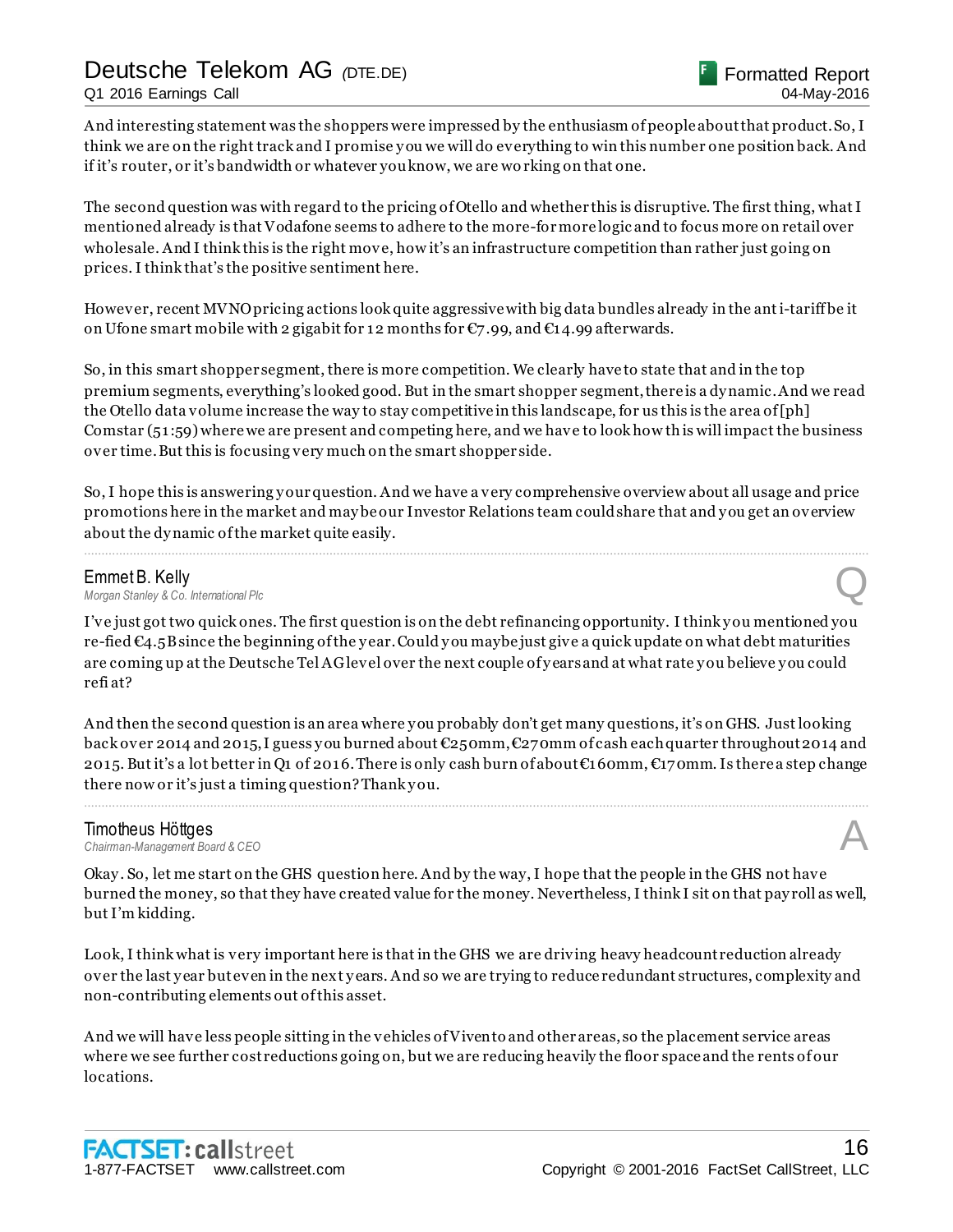#### Q1 2016 Earnings Call

And next time, y ou're here maybe at the headquarters, you will see that we are re building the entire landscape here into open office spaces, which is significantly more efficient and will enable us to reduce rents outside of the areas.

So, it is our clear intention, and we did several benchmarks on that one and this is affecting GHS a s well to reduce costs and headcount within the central headquarters and the GHS function. ................................................................................................................................................................................................................................

### **Thomas Dannenfeldt**<br>Chief Financial Officer **Thomas Dannenfeldt**<br>
Chief Financial Officer<br> **A**

And, Emmet, on the first question on refinancing, first of all the numbers for 2017 and 2018, 2017 is around €3.5B, 2018 is around €1.2B. So, not really very much.

In terms of this year, we are done except we've agreed with T-Mobile U.S. facilities of in total \$4B, so that's  $\epsilon_{3.5B}$ and depending on how the outcome of the auction will be, there will be some additional nee d for this y ear, but other than this, this y ear is done and, as I said, next year is  $C_3$ .5B and  $C_1$ .2B for 2017 and 2018.

................................................................................................................................................................................................................................

................................................................................................................................................................................................................................

................................................................................................................................................................................................................................

................................................................................................................................................................................................................................

### **Dominik Klarmann**<br>HSBC Trinkaus & Burkhardt AG (Broker) **Dominik Klarmann**<br>HSBC Trinkaus & Burkhardt AG (Broker)

Can we get an update on BT and y our discussions around potential cooperation? Thanks.

### Hannes C. Wittig<br>Head-Investor Relations *Head-Investor Relations* A

Hi, Dominik, we couldn't heary ou just now. Could you maybe ask the question once more?

### Dominik Klarmann<br>HSBC Trinkaus & Burkhardt AG (Broker) *HSBC Trinkaus & Burkhardt AG (Broker)* Q

Can y ou hear me now? Hello?

#### Timotheus Höttges

*Chairman-Management Board & CEO* A

I think I got the question. I think the question was an update on BT and how we are progressing in this regard. First, we are happy shareholder in BT and I am a happy board member of BT. So that was a nice start w ith this folks. We believe in the EE merger activities and the sy nergies here and we have seen a good quarter, I think – sorry, I cannot talk about the numbers, but about the developments which have been announced from this company.

We see multiple opportunities for mutual beneficial collaborations for instance in purchasing, in technology, and even investigation on how we could cooperate in the global services businesses. So we are talking with BT about a number of collaborations here. But, it's too early to say what are the next tangible steps we are taking. So clearly it's one thing. This is a very early stage, very early days with BT. And we know that BT is quite busy with integrating EE and there are various regulatory reviews. So don't expect something in short terms here.

................................................................................................................................................................................................................................

### Mandeep Singh **Mandeep Singh<br>**Redburn (Europe) Ltd.

Two questions I have, please. First of all is similar to what Emmet was asking. I mean, how do you sort of relate this sort of ongoing heavy restructuring costs whether you look at it within GHS or Vivento or wherever they're booked, with the progress towards All-IP where you're planning to have 100% lines IP by 2018. Is that the time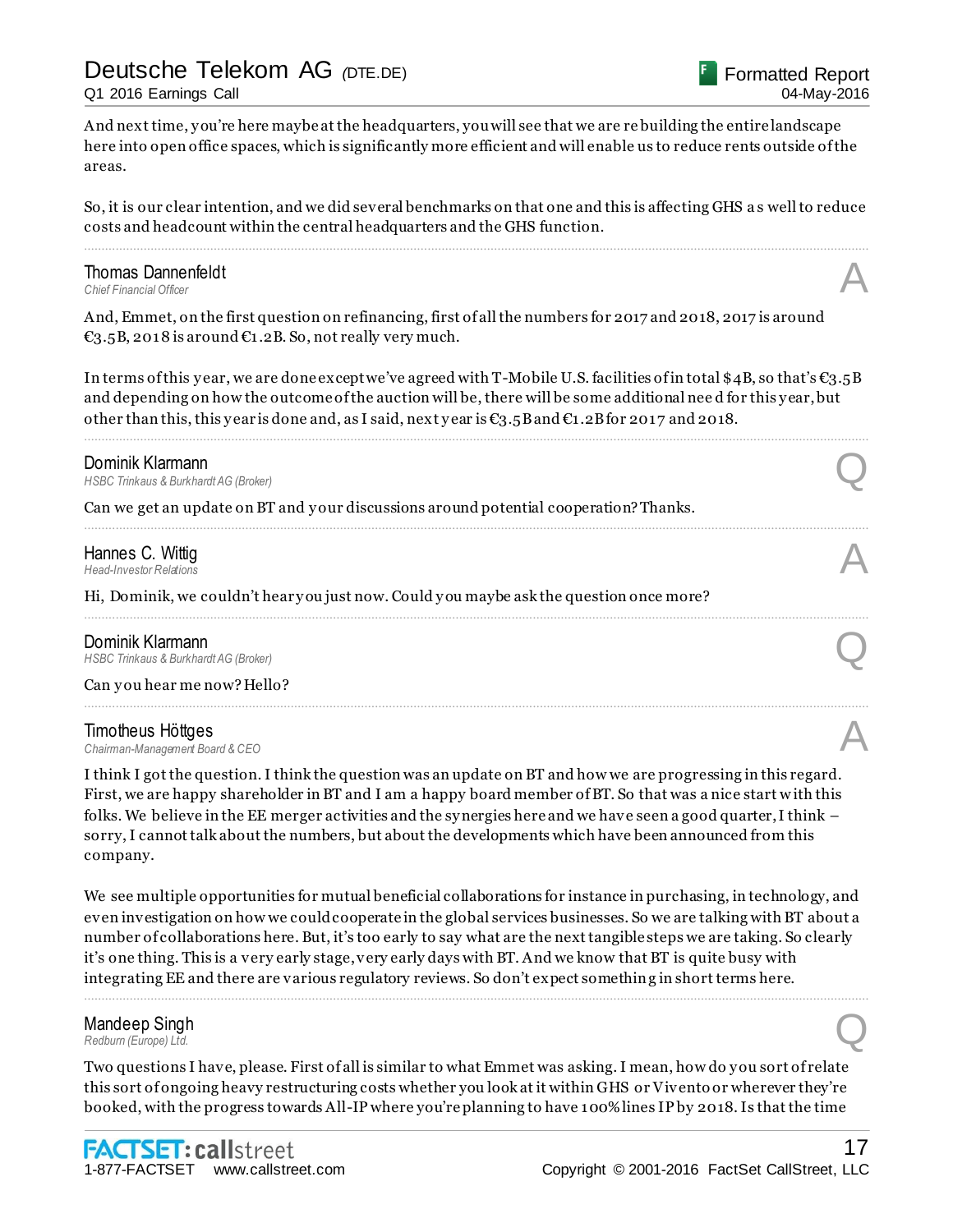horizon that we should expect the restructuring charges to peak, and then start coming down dramatically or should we think of these as a sort of ongoing feature? That's the first question.

The second question is just on the general health of the mobile market. Everyone talks about German market repair post consolidation, data monetization, rational behavior. I know y ou've alluded to some points and where the extra competition is, but from where we're sitting, Telefónica Deutschland is shrinking, mobile service revenue, you're shrinking mobile service revenues. We're not sure what Vodafone will print, but consensus is looking for just the correct slide of flat; and Freenet's numbers were not great. So can y ou help us understand why the German market is such a great market because we can't really see it in the numbers?

................................................................................................................................................................................................................................

**Thomas Dannenfeldt**<br>Chief Financial Officer **Thomas Dannenfeldt**<br>
Chief Financial Officer<br> **A** 

Mandeep, I'm going to start on the restructuring costs. I think what last y ear on the Capital Markets Day , I've shown a profile of all the total restructuring costs to develop and I think one key message was they should decline and not peak towards 2018. And the second message was 2016 will be much lower level than 2015 and 2017, up.

Now what has changed in the cover of last 12 months is that German state decided to have a kind of last round of early retirement exit for civil servants. That was a decision by the government. So what we did is deviating from the message last y ear is we decided to use that kind of last exit opportunity to offer it to each and everyone who wants and is willing to leave based on that scheme the company.

So what basically will happen is this y ear we'll be a little bit higher than last y ear announcements. Not would impact on the cash side, but would impact on the special factors on the EBITDA side and then from there on towards 2018 we should see lower levels. Why ? Because we are moving a lot of workforce into partial retirement schemes already. We are using the time of the IP migration to flexibilize the workforce, so to have external workforce, or the internal one more flexibilize towards 2018. So, I think there's no different ne ws on the restructuring side.

................................................................................................................................................................................................................................

#### Timotheus Höttges

*Chairman-Management Board & CEO* A

Look, y our question with regard to the mobile market, is Germany a great market or not, and look, it's big. Whether it's great is something different. But now what is Germany? I think first thing is that we have always said, it's not that we have guided the market towards significant improvements. No, we have guided the market into significant deterioration here.

What we always have said is this Moore's Law has to stop at one point in time that you build additional capacity yover-y, invest into infrastructure for both, B2C and B2B, but at the same time, y ou are not able to monetize on the data. And this is to say I think an economical reasoning, which we are just trying to follow, and for this our strategy going forward was we want to differentiate and there are two areas where I am more positive than y ou are, where I see differentiation. I see the differentiation on the upper end.

I see it on the LTE high-bandwidth Magenta customers, MagentaMobil customers, who are willing to pay a premium for good coverage and high bandwidth. That is to say one thing what we are seeing and where we are very encouraged about.

The second differentiation what we see is on the B2B side . Y es, the B2B side was a little bit more competitive on the classical telephony side. But on the data consumption, we see an uptick here. So while we see new market opportunities which are driven from the connectivity, be it cloud services, being the combination with the security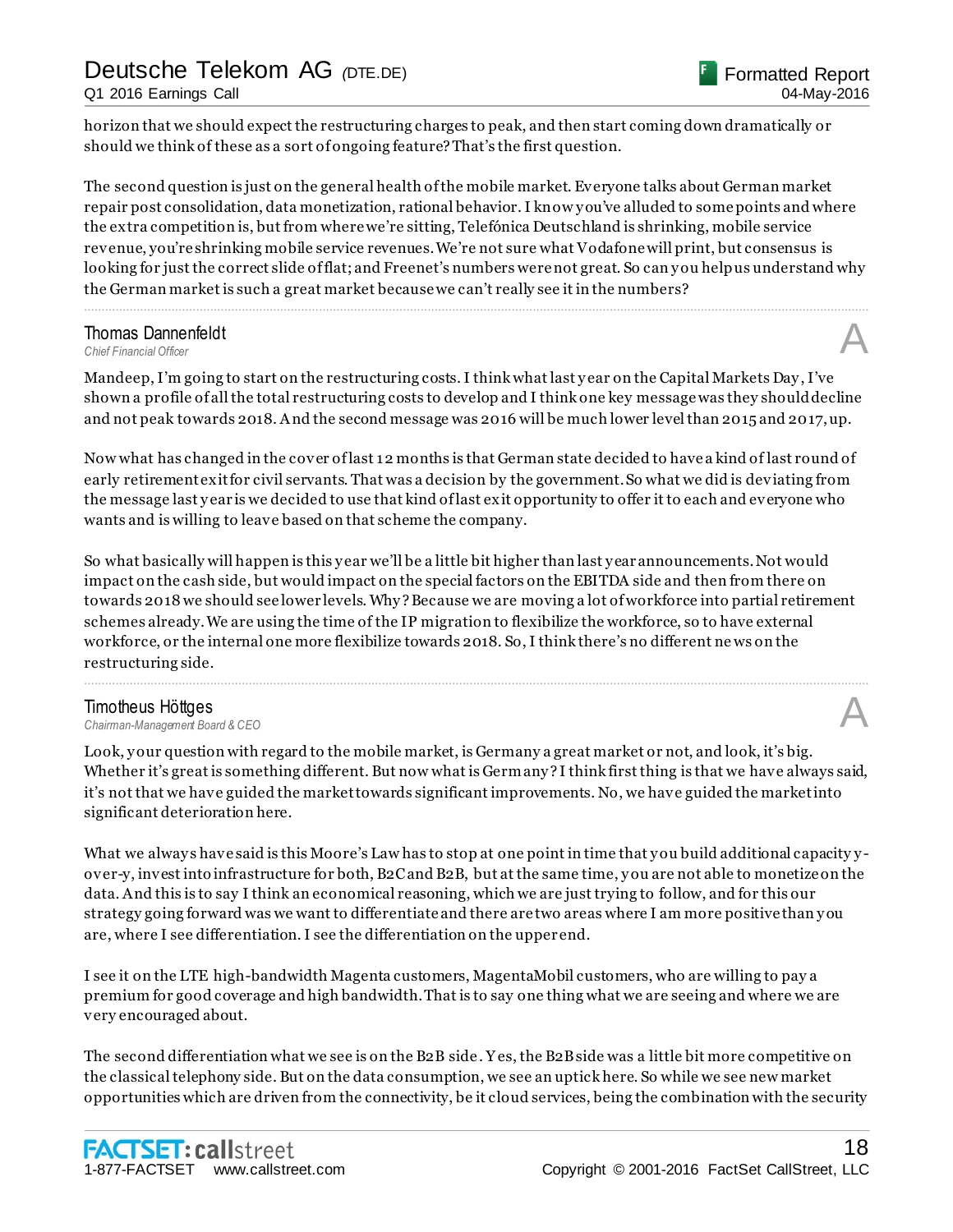service, being the Internet of Things services, our cloud service combined with the telecommunication services is growing by 30%. This is a very nice number in this huge segment where we have a very strong market share.

What I'm more worried about is irrational behavior of MVNOs, but even the MVNOs are not as capable as they were in the past because of the lack of good LTE services. So I very much understand the decision here from Vodafone towards United Internet. And second, this MVNO segment, and we have seen that in other markets, is y es, very competitive. But from a total service revenue market share perspective, it is not as relevant. So clearly we are more optimistic with regards to the mobile revenues going forward.

But, y ou're absolutely right. This market is still shrinking. It is less shrinking than in the past. And on top of that, what we should always anticipate and what we have anticipated in our numbers is that the roaming revenues are disappearing now over the next years. We have said the net impact for our European and German activities in the vicinity of  $\epsilon_1$ 50mm then net-net we do not know the elasticity y et, the full elasticity y et. But we expect kind of value of  $\epsilon_7$  omm to  $\epsilon_8$  omm revenues which might go out of the bus iness for the next 1.5 years. So that is just say our internal calculation for Deutsche Telekom but this is may be eating, or will eat some of the revenues out of the mobile market from negative elements here.

................................................................................................................................................................................................................................

### **Hannes C. Wittig**<br>Head-Investor Relations *Head-Investor Relations* A

Okay . Thanks, Tim. The roaming impact that Tim has just mentioned relates to 2016 and there will be a further impact in 2017 and it's about split almost equally between Germany and Europe.

Just I think we take one or two more questions. So, one question is via email from Stéphane Beyazian and is Verizon starting to be –from Ray mond James. So Verizon is starting to be vocal on 5G and wants to go early on 5G. How big do y ou assess the financing needs to go 5G in the U.S. and would y ou be ready to accelerate CapEx at the expense of group FCF?

................................................................................................................................................................................................................................

**Timotheus Höttges**<br>Chairman-Management Board & CEO *Chairman-Management Board & CEO* A

By the way the 5G standardization is something which is not defined by Verizon alone. This is an industry standard which is worked out by the GSMA and other constituencies. The real 5G deployment is something where we earliest expect something in the vicinity of 2018 from a standardization perspective 2019 and may be from an early supply, we expect South Korea and with Oly mpics coming first and may be then mass market deployment something in the vicinity of 2020.

When Verizon is talking about 5G, they are not talking about real 5G. They're talking about 5G.3 or 5.4, whatever y ou know, software standards in their network. This is not real 5G. And this is a marketing gig, how to try ing to own this category. Honestly, I would be cautious on this kind of advertising, because we made our experience.

I remember pretty well previous to the [ph] uncarrier (67:22) management, we launched 4G. But at the end of the day , not being able to launch real 4G in the marketplace and the reaction of the customer was quite rude. So with fairness and with transparency, I would launch 5G the moment I have really let say a step -up function in the quality in the bandwidth and the quality of service and the latency in specific.

................................................................................................................................................................................................................................

Hannes C. Wittig *Head-Investor Relations* A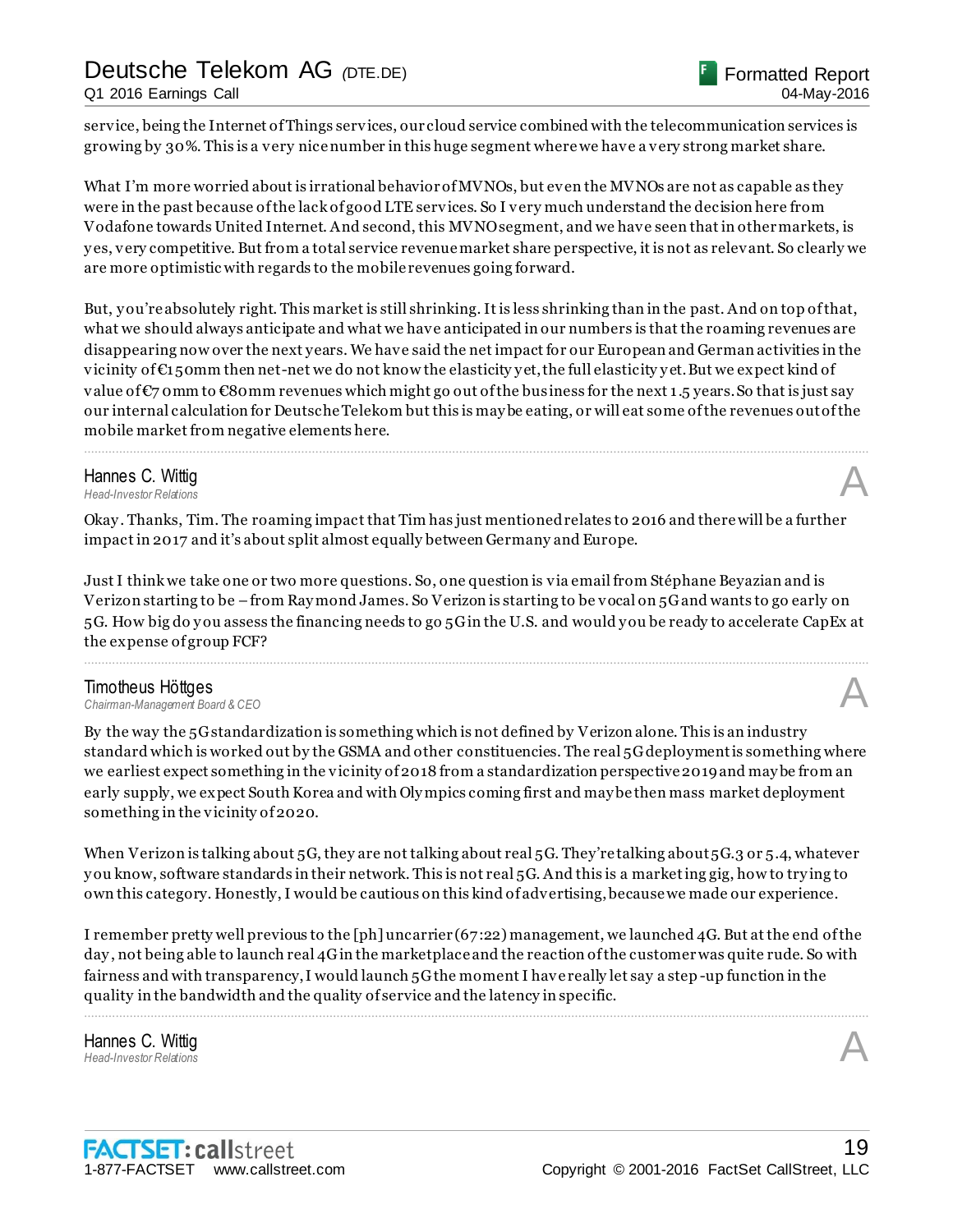Q1 2016 Earnings Call

Okay . And please be aware that of course in the U.S. we have a dense network already, because it's a high frequency network historically. We have small cells and we even have some high frequency spectrum that is suitable for 5G. So, when it comes, we'll be prepared.

### **Thomas Dannenfeldt**<br>Chief Financial Officer **Thomas Dannenfeldt**<br>
Chief Financial Officer<br> **A**

And let me just say one thing, because there was –one element of the question was related to the FCF impact, and last y ear I was very clear in the Capital Markets Day that we do not expect the need for additional CapEx to go away, but that our planning is based on incremental additional CapEx year-by-year. So there is a CapEx growth envelope in the U.S. anticipated.

................................................................................................................................................................................................................................

................................................................................................................................................................................................................................

**Ulrich Rathe**<br>Jefferies International Ltd. *Jefferies International Ltd.* Q

I'd say the Magenta tariffs under the new pricing has been running for some time. And I was wondering if y ou could share with us the initial sort of momentum, the traction that y ou are seeing?

And then particularly in that context comment maybe one of your researchers has commented today that they have seen all that upside from the higher prices actually reinvested in higher commissions, by Deutsche Telekom specifically the name Deutsche Telekom in this context and can you confirm that and if y es, is this just a temporary measure?

................................................................................................................................................................................................................................

### Thomas Dannenfeldt **Thomas Dannenfeldt**<br>
Chief Financial Officer<br> **A**

I think the intention of the new tariffs with more for more concept was to address pain points of customers being the data reliance in terms of having that in an appropriate size for the customers' demand, the roaming and the Wi-Fi. And I think one of the big reasons why that basic price increase resonated well in the marketplace for the customers was because it was addressing those pain points. That's number one part of the answer.

The second part of the answer is, we always have dealer provisions. There is nothing new in this. And I think what y ou'd normally do is y ou launch a new product, you do some promotional activities to make some buzz and make that kind of hy pe and then obviously you also play around a little bit with promotions. So that's a kind of normal situation. There's nothing special about this one. I think the key element is as I said that it is addressing the customers' pain points and that's resonating well with the customers.

................................................................................................................................................................................................................................

### Timotheus Höttges

*Chairman-Management Board & CEO*

### CLOSING REMARKS....

- Look, this was I think from my reading, a very solid working quarter of Deutsche Telekom
- There was no fancy stuff around let's say the M&A activities
- It was very much focused internally
- What's now the main subjects for diminishment for me personally for the upcoming quarter, I think there is high attention on the U.S. auction that is one major topic
- And I think supporting the U.S. team to keep on walking and the market share was y ou know of what they gain something in the vicinity of 189%, so outstanding performance
- What the U.S. team is doing here, our main focus on the operations is on Germany